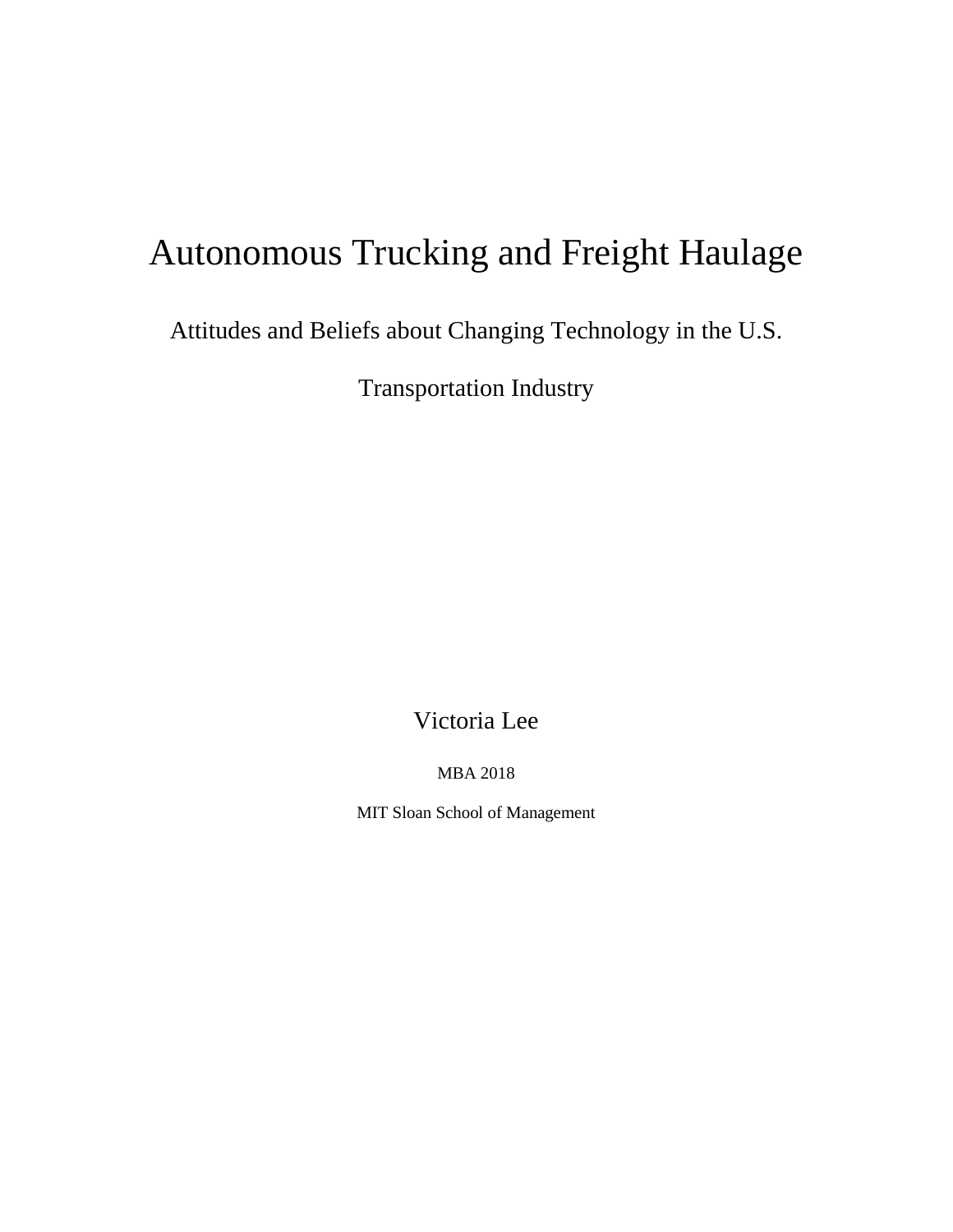## **Summary**

While the prospect of autonomous (self-driving) trucking is exciting for some, others are concerned about how this technology will impact the job security of the 3.5 million truck drivers in the United States. Within this group, 1.6 million long-haul truck drivers are most at risk because the new technology is focused largely on long-haul trucking. This study examines the attitudes of three stakeholder groups in the transportation industry: technology vendors, truck drivers, and members of transportation unions and motor associations. It examines the opinions of members of these three groups about autonomous trucking, their predictions of when the new technology will become a reality, what they believe about what will happen to truck drivers when autonomous truck technology is operative, and who they feel should have responsibility for meeting the needs of truckers who will be displaced by autonomous trucking. Predictions vary widely about when autonomous trucking will begin, ranging from five years from now to never. Attitudes among the three groups toward autonomous trucking technology range from a belief that autonomous trucks will positively revolutionize the industry to a belief that they will be a danger to society. The beliefs of the members of these three groups about what automating the trucking industry will do to their jobs fall into three categories: some believe automation will displace them as workers, some believe it will augment the work they do, and some believe it will have deleterious effects on their work. When they were asked in interviews who should be responsible for finding solutions that would alleviate the negative impact of automation on the employment security of those who work in the trucking industry, members of these three groups were divided in their opinions. The study proposes four solutions: rethinking work design, investing in reskilling programs, formulating government policies that would alleviate the negative impact of automation, and increasing collaboration among industry stakeholders. While these solutions are preliminary and partial, they can help generate discussions about directions for moving forward.

The disagreements among the three groups of stakeholders about the future and impact of autonomous trucking can be explained by a number of factors. Some stakeholders might not have access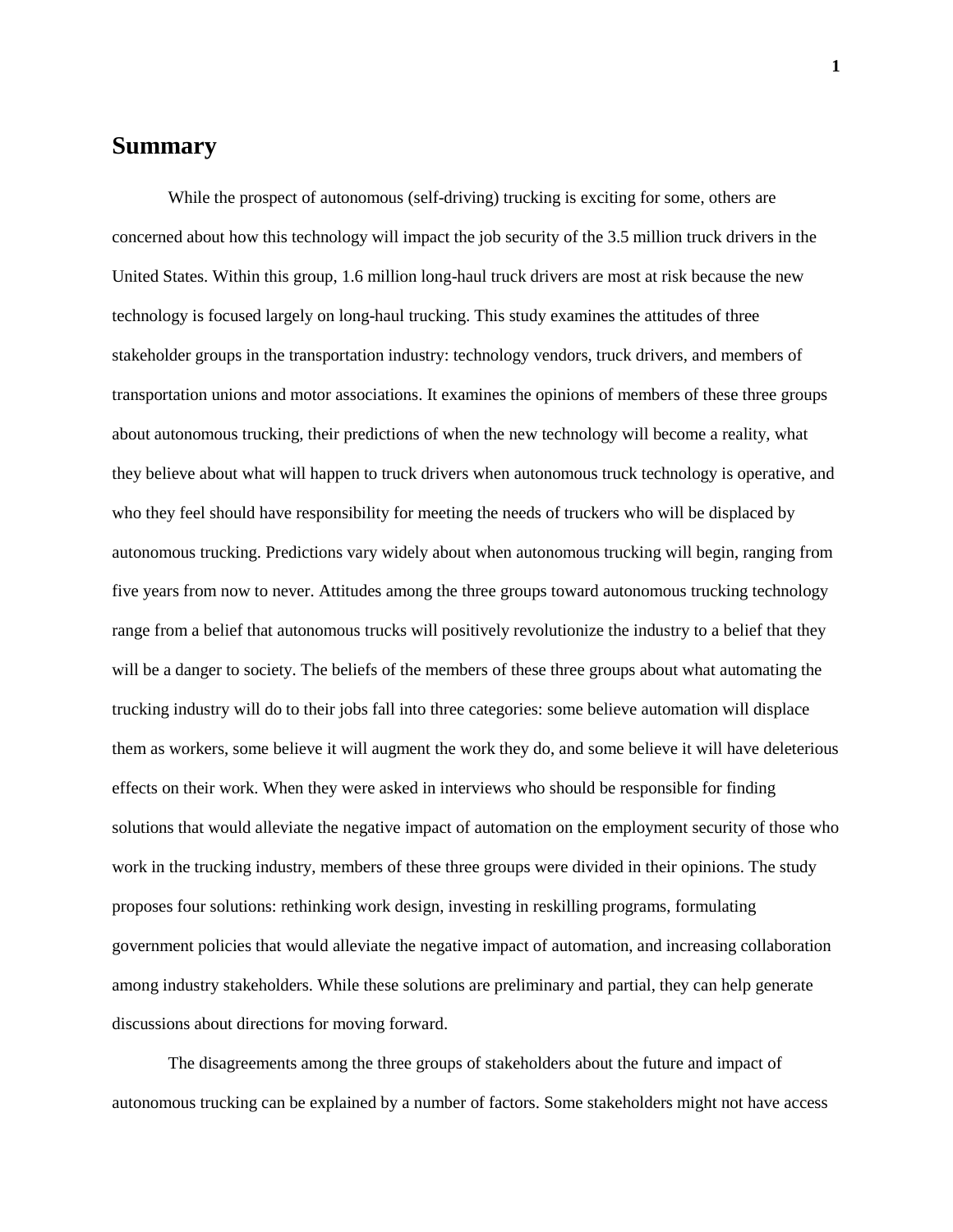to as much information about the new technology as others. Some may not believe that autonomous trucking technology is possible or will work. Some may be blindly optimistic about the success of the new technology. Until a consensus exists about whether this technology is feasible and when it might be implemented, it will be difficult to for these three stakeholder groups to come together to find solutions and formulate plans for alleviating the negative impacts on jobs as technology changes the industry. This technological change is coming and it will involve significant rethinking across the whole industry. The stakeholders should begin moving the debate away from wild predictions about how many jobs digital technology will eliminate or create and toward asking how they can use new technologies to shape the future of work in productive, equitable, and inclusive ways.

## **Overview of the Trucking Industry**

To date, the conversations about the future of autonomous trucks have mostly taken place among technology vendors, truck drivers, and worker associations. The impact of these discussions ranges from the generation of considerable anxiety to apathy. The promise of technological changes in trucking has large positive implications such as a reduction in the cost of insurance and shipping, greater fuel efficiency, and quicker transportation. However, questions about how autonomous trucking will be implemented and how the role of truck drivers will evolve raise concerns about how autonomous trucking will affect the U.S. economy. In 2015, there were 3.5 million truck drivers in the country, of which 1.6 million were long-haul truck drivers. The latter group is most at risk of job loss when autonomous trucking is implemented.<sup>1</sup> In 2016, the White House published a report that predicted that automation would cost 1.3–1.7 million heavy truck drivers and tractor-trailer truck drivers their jobs.<sup>2</sup> However, innovation in itself is not the problem. Other case studies have shown that new technology can augment the work people do, creating more and better jobs.<sup>3</sup> How a broader circle of participants, including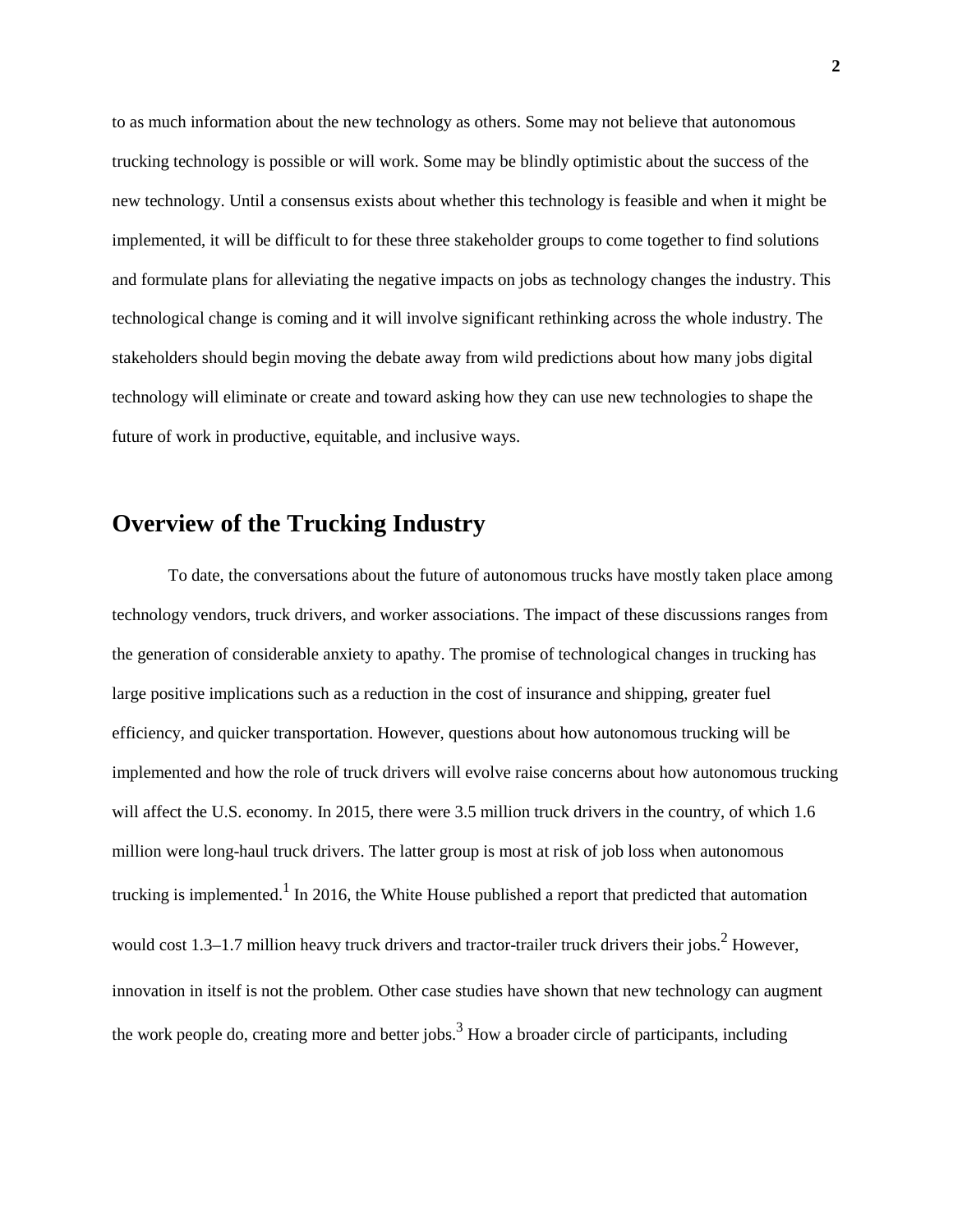technology vendors, truck drivers, worker associations, economists, politicians, and social scientists, will acquire a better grasp of what is to come is a key issue.

Right now, technology organizations are testing partial automation (a human driver in an autonomous vehicle) in real-world environments.4

> **1. Highway Driving**: One plan is to test autonomous long-haul trucking technology under good weather conditions. There will still be a human driver in the vehicle who can drive in more unpredictable situations such as last-mile city driving, loading/unloading at exchange points, or on roughly paved roads. However, during ideal highway conditions the artificial intelligence (AI) system would drive the vehicle while the human operator would monitor or conduct other tasks unrelated to driving.<sup>5</sup>

> **2. Platooning**: Truck platooning is the grouping of trucks that follow one another closely in convoy while being digitally connected. This practice reduces fuel usage. Platooning technology involves automated braking and transmitted signals between vehicles. Currently, companies are looking into testing a human driver in the lead truck with many trucks behind it that do not have drivers and are automated.

> **3. Private Property and Slow Routes**: Companies are starting to experiment with smaller trucks that follow defined routes at a slow speed within private facilities. Another potential use involves garbage trucks that follow public roads but drive at a very slow pace.<sup>6</sup>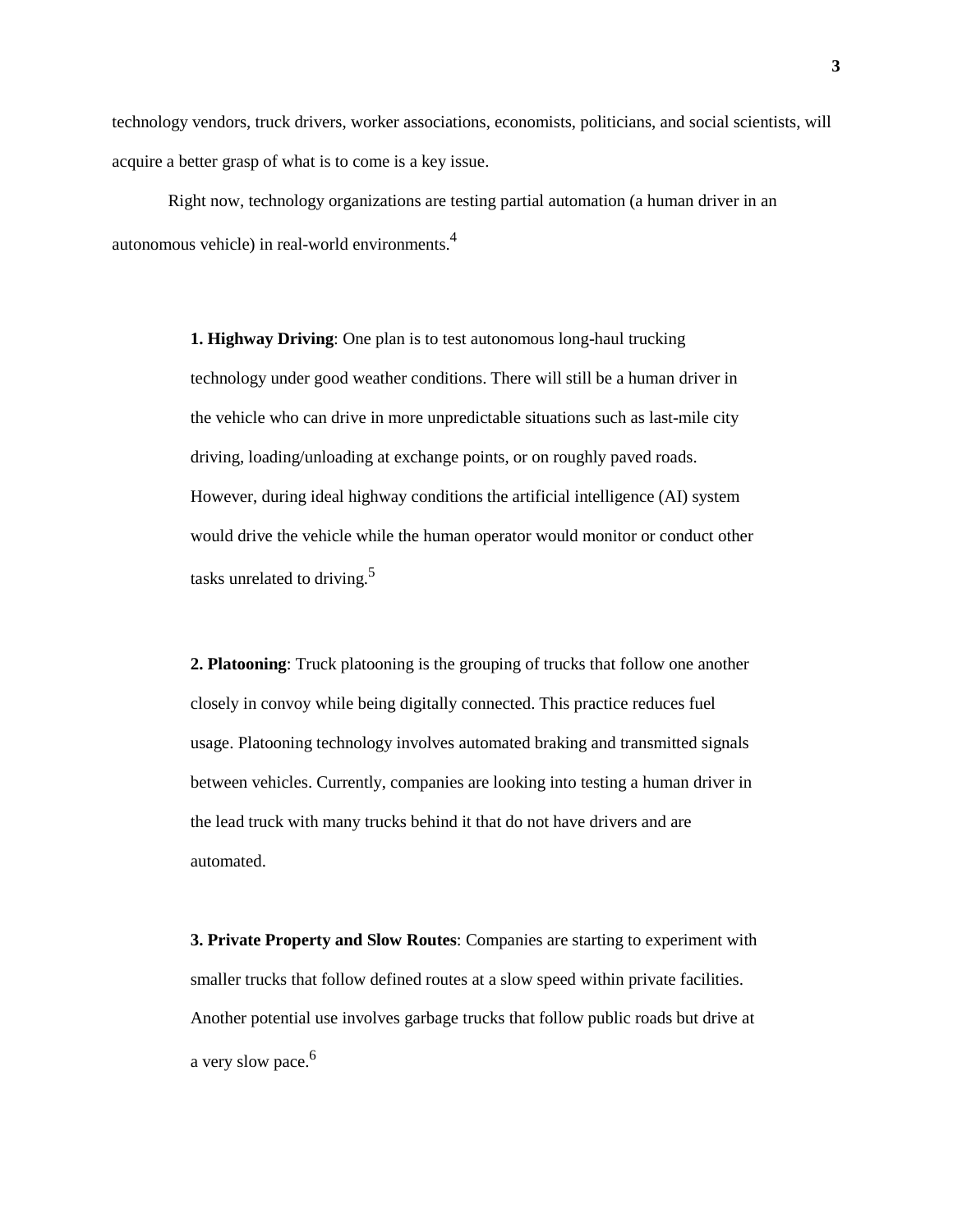Predicted deployments of partial and fully autonomous trucking technologies have varied.

Estimates of when a commercial rollout could take place range from five to fifteen years from now.<sup>7</sup> However, these estimates depend on many factors that are unpredictable, such as when driverless trucks will become reliably safer than human drivers, whether the government will implement supportive regulations, whether companies will adopt the technology quickly enough, and whether manufacturers can provide enough autonomous trucks to support demand. It is important to consider who could be directly and indirectly displaced if the transition to driverless road freight is not managed smoothly. A report from Securing America's Future Energy (SAFE) explored what the technological transition could look like by simulating future outcomes. While the exact year projections are still up for debate, the way SAFE modeled fast and slow fleet transitions is helpful. In SAFE's model, the change would move in phases. Phase I would include advanced driver-assistance systems (ADAS) and platooning; Phase II would add driverless trucking for some phases of a journey; and Phase III would be fully driverless. This simulation enabled SAFE to predict the number of truck drivers who would be displaced each year during a phased rollout of autonomous trucking. $^8$ 



**Figure 1. Two Models of Rollout Timeline for Autonomous Trucking**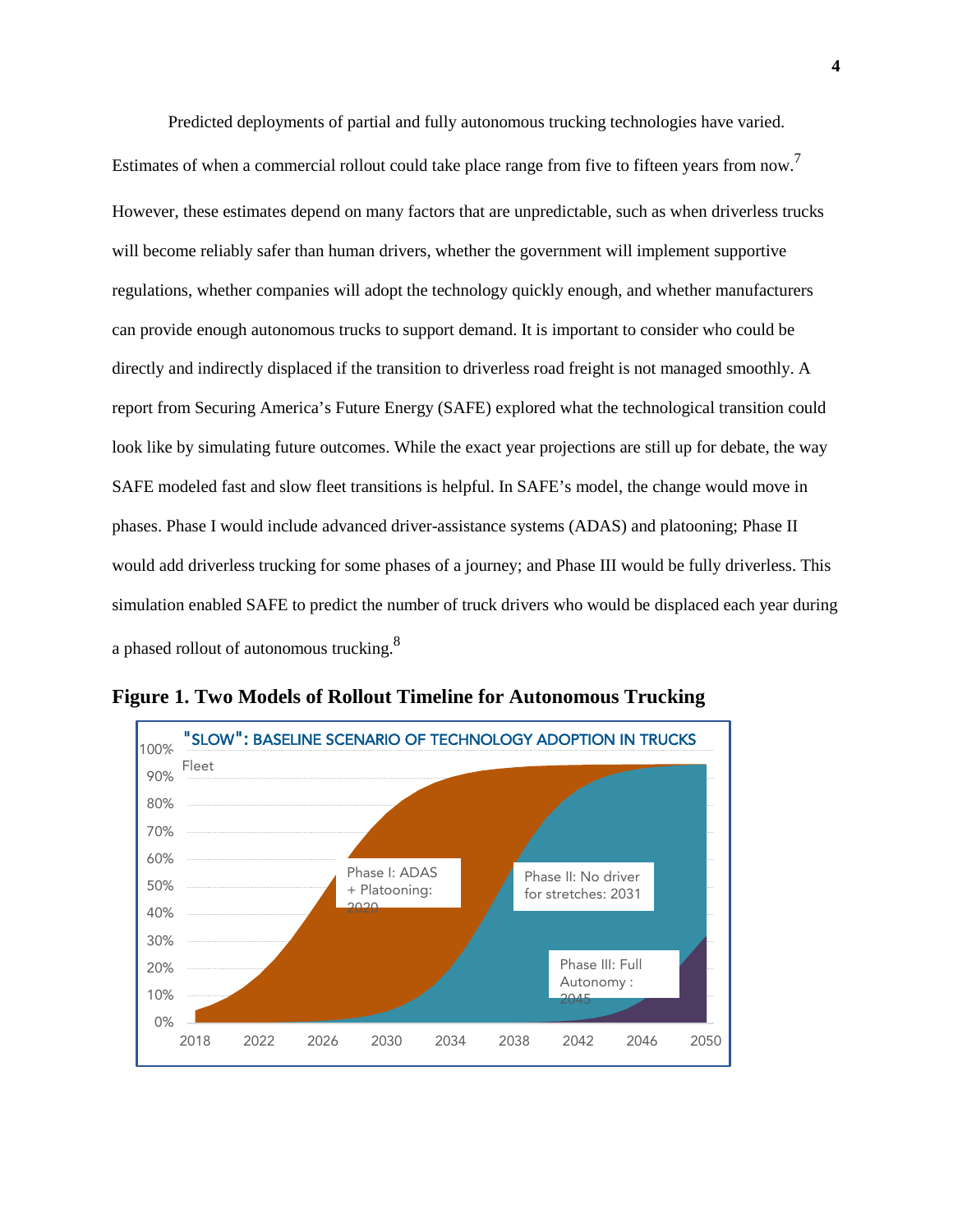

*Source*: Adapted from Erica L. Groshen, Susan Helper, John Paul MacDuffie, and Charles Carson, "Preparing U.S. Workers and Employers for an Autonomous Vehicle Future," June 2018, prepared for Securing America's Future Energy (SAFE), https://avworkforce.secureenergy.org/wpcontent/uploads/2018/06/Groshen-et-al-Report-6.13.18.pdf.

In 2015, there were 1.3 million trucking companies in the United States, 46 percent of which were private carriage (managed by companies like Walmart or Amazon) and 54 percent of which were for-hire trucking.<sup>9</sup> The latter group has increased significantly since the industry deregulated in the 1970 and 1980s and decreased the barriers to entry. This has resulted in the decline of unions and the rise of independent contracting. Intense competition in a fragmented market, lower profit margins, and the increasing cost of freight services has driven truck driver wages downward.<sup>10</sup> Because of low wages, high risk, and the pressure to transport freight more quickly, the industry has been plagued with a very high turnover rate. The turnover rate for the long-haul trucking sector in the second quarter of 2014 was 96 percent; the rate in the small truckload sector was 94 percent.

All of these changes have been coterminous with a dramatic increase in demand for freight goods, and the industry is starting to experience a truck driver shortage. According to one prediction, by 2026,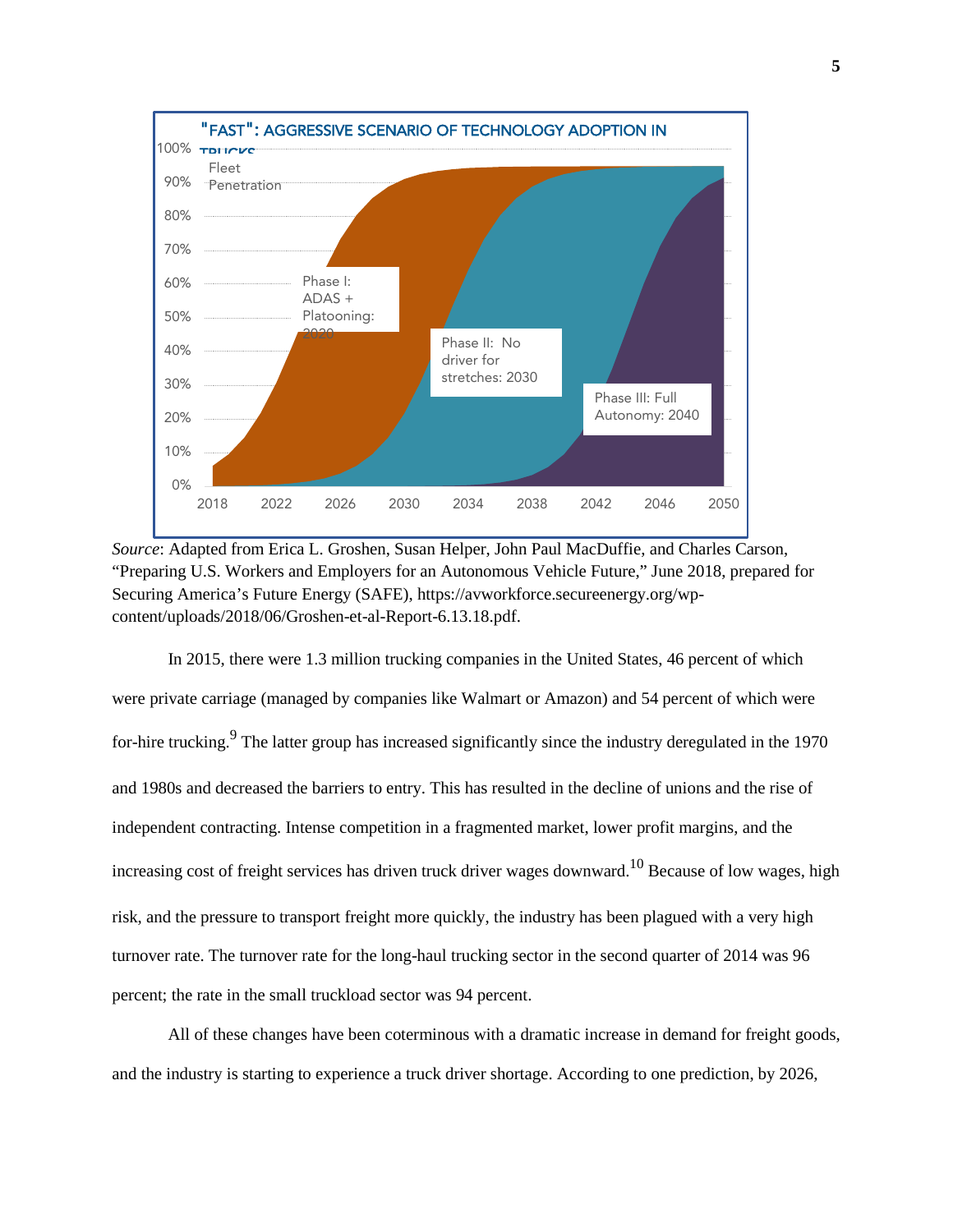freight revenue will grow by 75 percent due to an increased demand for shipped goods.<sup>11</sup> Yet in the spring of 2018, the American Trucking Association (ATA) reported a shortage of 51,000 truck drivers nationwide (up from 20,000 in 2013 and 36,500 in 2016). The ATA projects that this driver shortage will increase to 100,000 by  $2021$ ,  $^{12}$ 

Despite the reported poor working conditions, lower wages, and high turnover, truck driving is still considered a good job. Driving is an important source of work for those who have a low level of education: 93.2 percent of drivers have less than a bachelor's degree. In addition, drivers have a lower poverty rate than non-driving workers in the United States (7.32 percent compared to 8.08 percent).<sup>13</sup> There are still many truckers who enjoy their jobs, are treated well by their employers, and strongly rely on truck driving for income, especially those without a bachelor's degree. While for some, autonomous trucks may seem like a solution to driver shortage, industry stakeholders need to be aware that automation isn't a way to free workers from a bad job. Instead, they should ensure that the problems of low wages, high risk, and pressure to perform aren't perpetuated in a driver's new role or new job.

## **Scope and Methodology of the Study**

This study examines the attitudes and opinions of various stakeholders regarding autonomous trucking. I interviewed members of three groups: technology vendors, truck drivers, and motor unions/associations. I conducted eight interviews lasting one hour each with members of these groups. I also analyzed truckers' attitudes as expressed on a closed Facebook membership group.

Six of the eight interviewees were technology vendors and two were members of unions and motor associations. The category of technology vendors includes large companies that are developing and selling new technology, small and medium startups, and university innovation centers that are actively working on or researching autonomous vehicles and trucks. The interviewees who work for technology vendors included a founder/CEO, a vice president of design, a corporate strategy manager, a lab director, and a business operations manager. The union member is part of an organization that represents the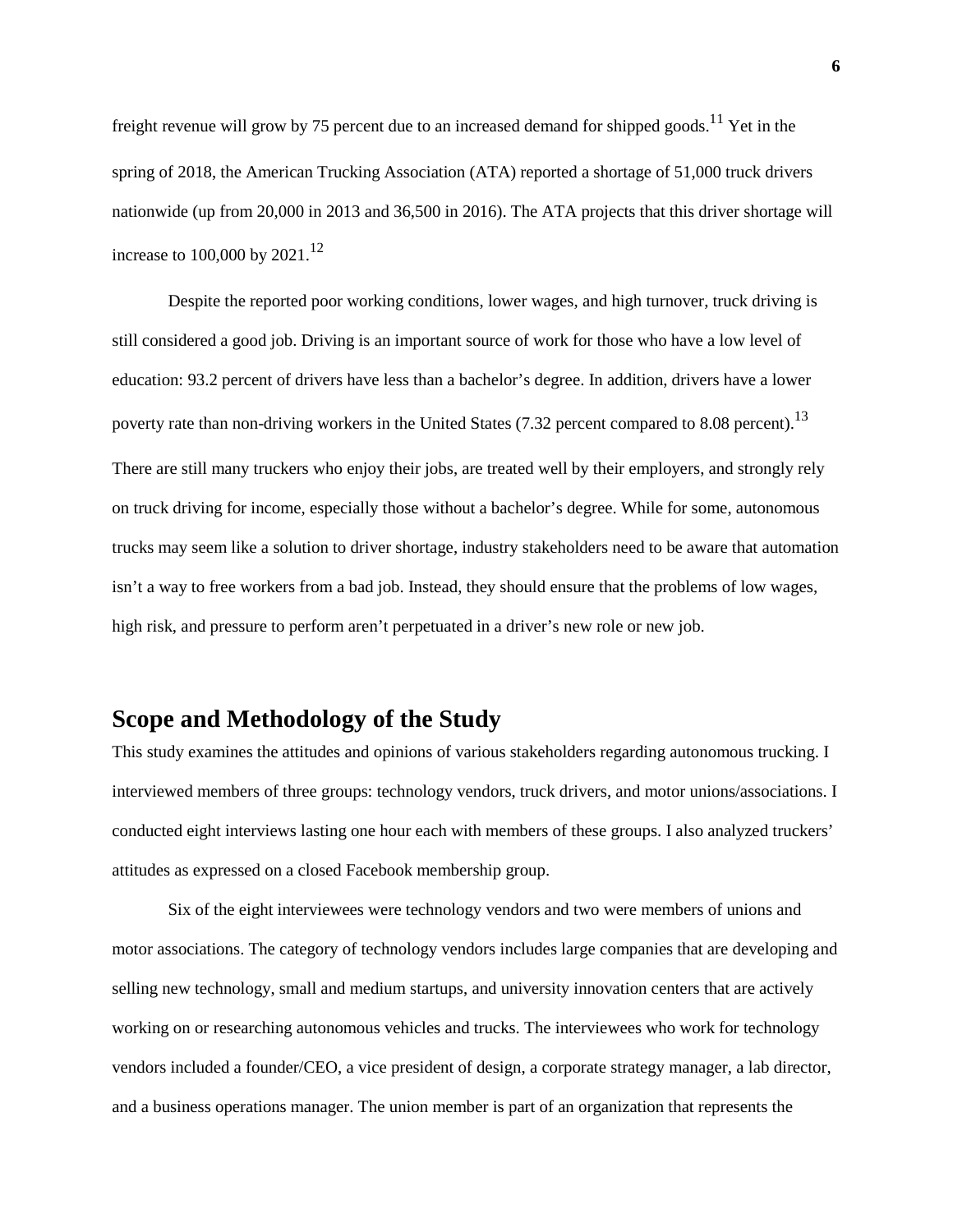interests of freight employees, including truck drivers. The member of the motor transportation association is part of a group that represents small, medium, and large companies that use commercial vehicles. I have protected the identity of all of the interviewees.

The key goal of this study was to look at what members of these various groups thought about the timeline of the rollout of autonomous trucking, attitudes toward autonomous trucking, opinions and predictions of the new role of truck driving, and feelings about who should take ownership and responsibility for the new technology. The questions I asked during interviews included:

- What are your predictions about the timeline and rollout of autonomous trucking?
- What do you believe is driving these changes?
- What is your opinion about autonomous vehicles and the potential positive or negative impact on the job security of truck drivers?
- What do you think the role of a truck driver would look like with autonomous trucks?
- What new jobs and opportunities could be created from autonomous trucks and which would be a good fit for truck drivers?
- If there are negative impacts on the job economy, is your organization making plans to help reduce these negative impacts?
- What other organizations, institutions, groups, or entities should play a role in helping to reduce any negative impact? What would that involvement look like?

To gauge the opinions of truck drivers, I analyzed responses to articles about autonomous trucking posted on social media. I used this data to evaluate truck drivers' predictions about the timeline of the rollout of autonomous trucking and their attitudes toward the technology The primary social media channel I used was a closed Facebook group, Rate Per Mile Masters, which has 21,600 members and is the largest moderated professional forum for a group focused on information about rates and logistics in the trucking industry. The majority of members are truck drivers, including owner-operators and drivers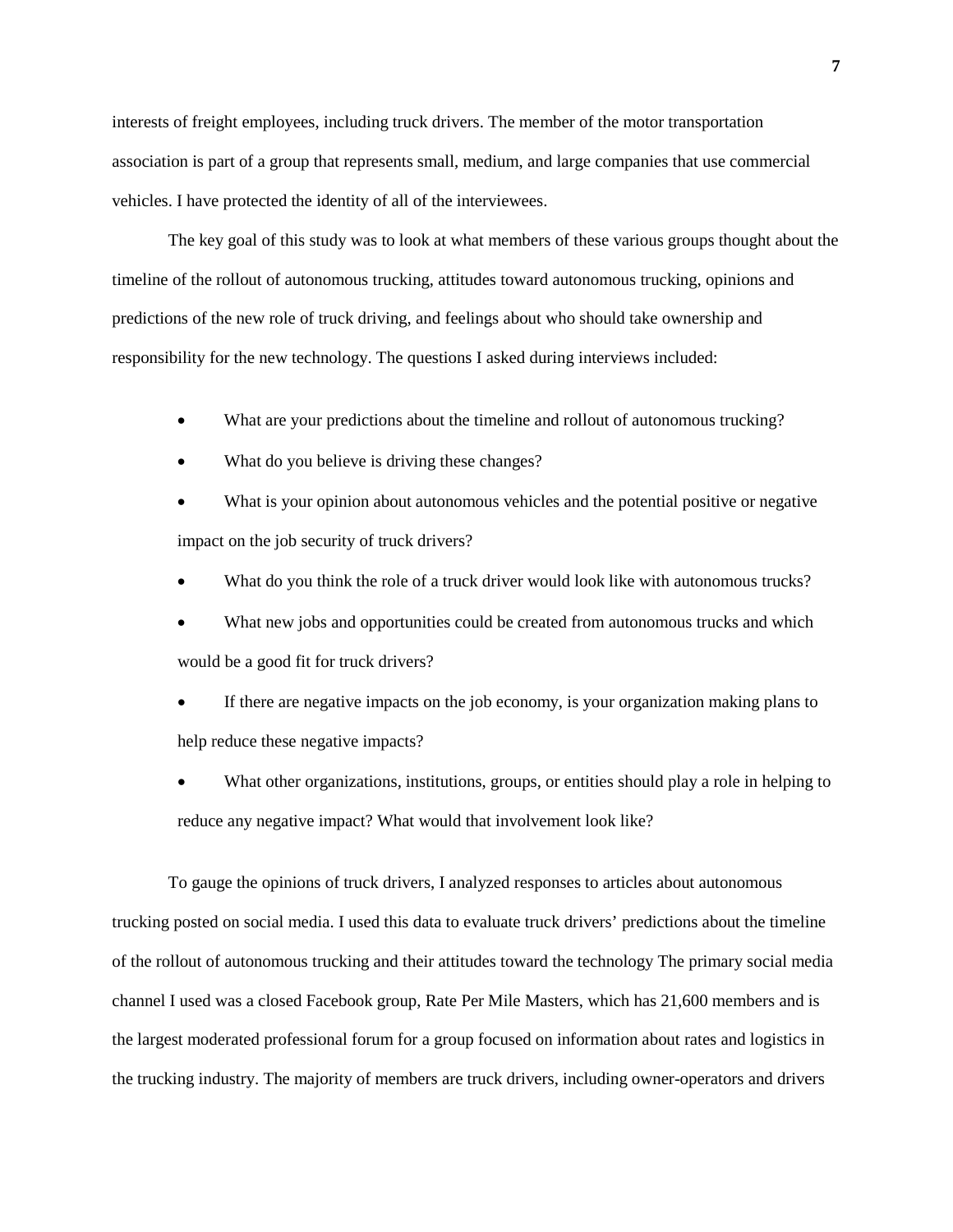who are employed by carriers. My sample consisted of 367 responses to seven articles posted within the last few years related to autonomous trucks. While these were comments from self-selected participants, union and motor association representatives validated the attitudes expressed in them. The collected responses were coded into two categories: (1) Prediction: a belief that autonomous trucking will happen, a belief that it will not happen, or the absence of an opinion about whether it will happen; and (2) Attitude: an optimistic attitude toward the technology, a negative attitude toward the technology, or the absence of an expressed attitude toward the technology. After coding the responses, I analyzed them at the aggregate level.

This study was guided by MIT Sloan School of Management faculty advisors Thomas Kochan and Barbara Dyer, both of whom are part of MIT's Institute for Work and Employment Research. The recent research of Tom Kochan and Lee Dyer focuses on an integrated strategy for the future of work. The elements of this strategy include finding ways to make technology work for everyone in society, a simultaneous design process that considers the impact of new technology on workers during the design process, training for workers who will be displaced before the technology is deployed, and compensation for those who will most adversely affected.<sup>14</sup> Companies that implement new digital technology should adopt an interrelated process in which the business strategy for developing digital technology, workforce strategy design, and continuous workforce training and development should all be happening in tandem instead of sequentially. In addition, workforce development for the digital age should train workers in both the technical skills and the social-behavioral skills needed for a new job before the technologies arrive. Kochan and Dyer suggest that industry stakeholders all should shift the debate from wild predictions about how many jobs digital technology will eliminate or create to questions about how they can use advancing technologies to shape the future of work in productive, equitable, and inclusive ways.

**8**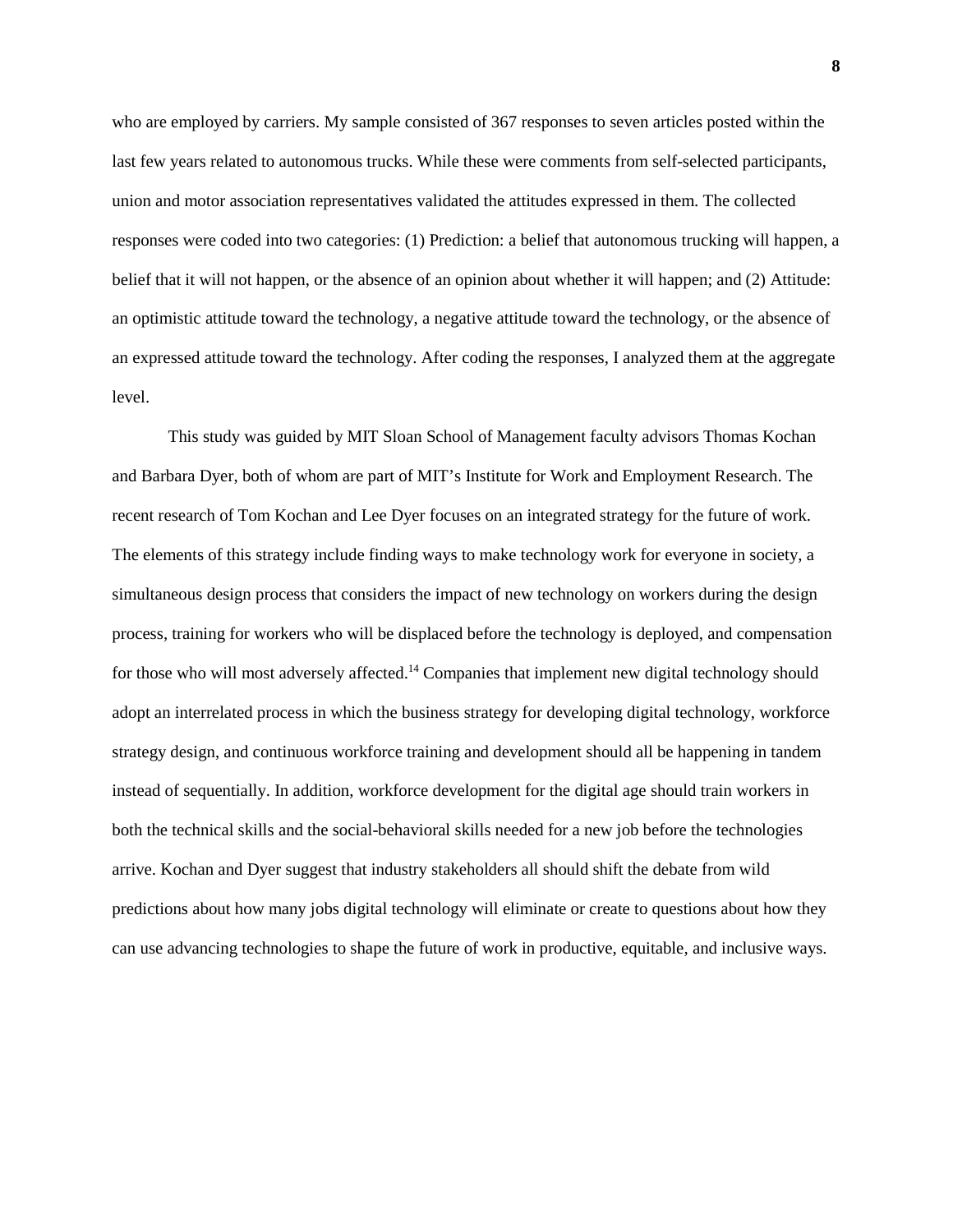## **Research Findings**

#### **Predictions about the Timing of the Rollout of Autonomous Trucks**

Predictions about the timeline of a mass rollout of autonomous trucking vary widely among the three stakeholder groups. Most of the technology vendors I interviewed believe that the rollout for longhaul trucking could happen within the next five years. The product manager of a large transportation company said that it "may be even way sooner than that," particularly for selected regions. Several factors must be in place before autonomous trucks can be deployed. First, the technology must fully develop to complete automation without human involvement. Second, government regulations must be in place to ensure the safety of other drivers on the road. Finally, manufacturers must be able to produce enough autonomous trucks to replace from 1.5 to 2 million long-haul trucks. This will require major restructuring; in 2015, U.S. manufacturers sold only 250,000 Class 8 (long-haul) trucks.<sup>15</sup> However, technology vendors predict that autonomous trucking will not happen in the United States for another 20–25 years for local delivery, which includes first-mile and last-mile pick-ups and drop-offs. This is because of the complexities of driving in cities. City driving involves dense populations, many unpredictable situations, and poorer road conditions.

The rollout for long-haul autonomous trucks will happen in gradual phases. Technology vendors prefer partial autonomy first, which involves a combination of a human and an autonomous vehicle (AV). Technology vendors view the role of a truck driver in a human-AV combination as changing. In one model, the truck driver would be in the truck, but the AV would control the majority of the route while the driver would monitor the system.

In the second model, a truck driver would perform the same task in shorter relays. An autonomous vehicle would drive the middle portion of the route without a human driver and the human driver would be in the truck at the beginning and end of the route. Drivers would have shorter and more local hauls so they could spend more time at home with their families. The drivers would conduct the same task as they would today, but they would continuously run the same short loops, picking up the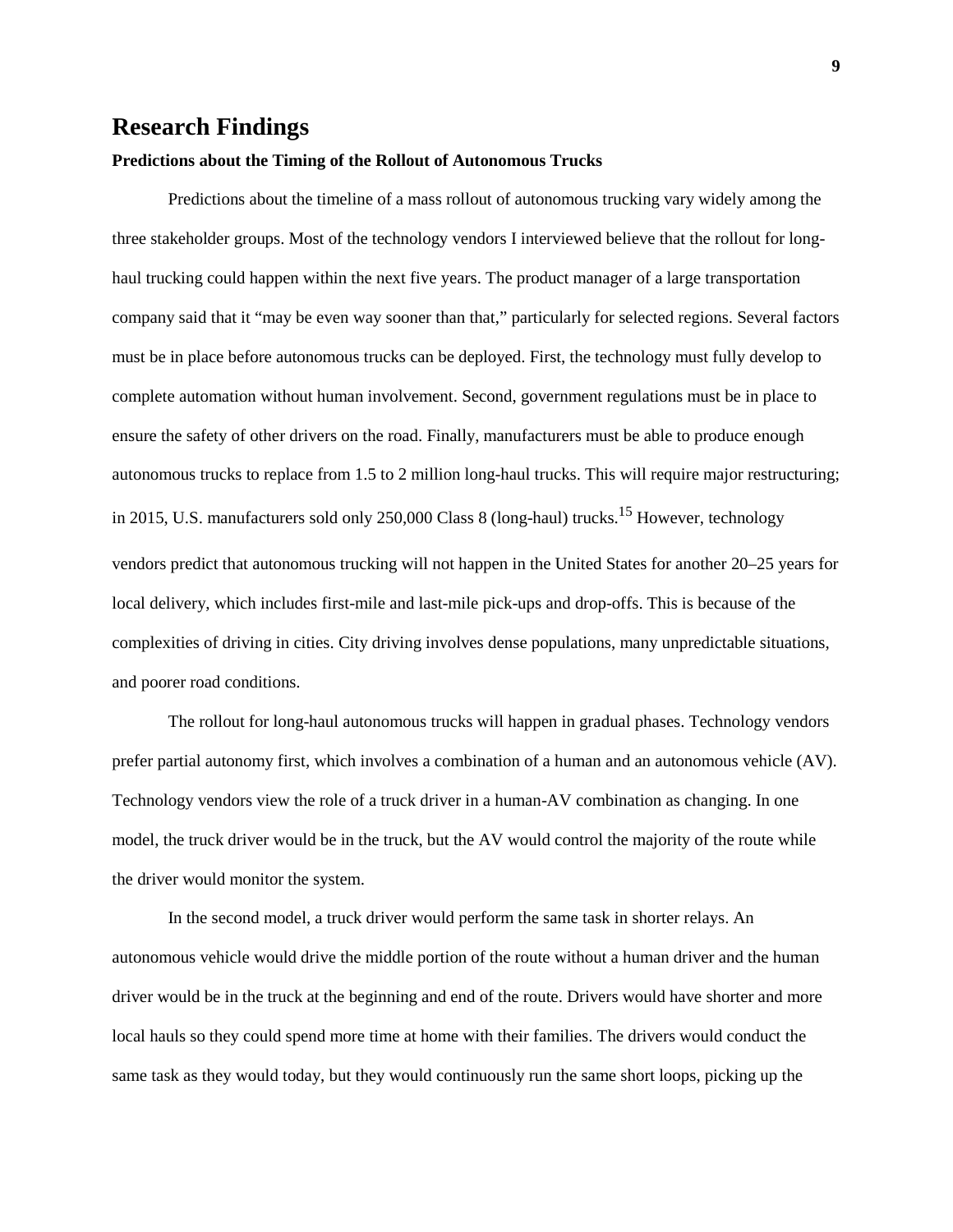trailer from a facility and transporting the goods to an exchange facility. Then the AV would continue for the middle portion of the route and meet another human driver at an exchange facility. One interviewee said, "The role of a driver would be the same, but the relays and the route would differ."

Truck drivers have a different point of view from vendors regarding timing of the rollout. Over 50 percent of the online reactions to articles about autonomous trucking claim that autonomous trucking will never get the necessary safety approvals from the government or reach the technological requirements to be functional. However, around 30 percent of those who reacted to these articles believe that it will happen. Another 20 percent did not express an opinion on this issue.





*Source*: Responses to online articles about automated trucking on the Rate Per Mile Masters Facebook group.

Many of those who believe that autonomous trucking will not happen aren't presenting knee-jerk reactions. They raise important issues that technology companies should address. Below is a sample of comments from the social media sample of responders in this group.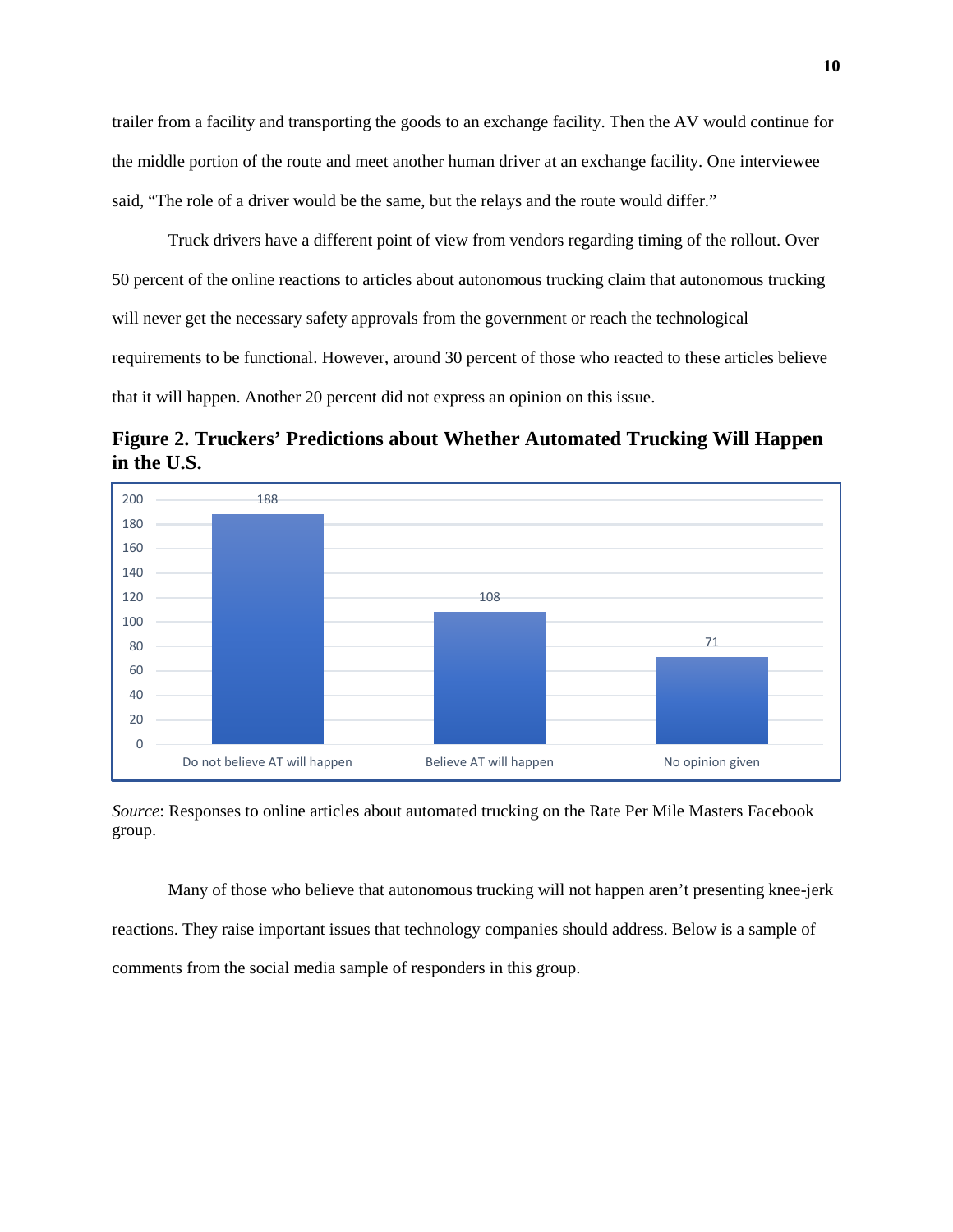| <b>Reasons Why</b>                 | <b>Comments</b>                                                  |  |  |  |  |
|------------------------------------|------------------------------------------------------------------|--|--|--|--|
| <b>Safety</b>                      | "It won't happen. A self-driven truck will wreck and kill        |  |  |  |  |
|                                    | someone and that will be the end of that."                       |  |  |  |  |
| Cannot do all the tasks a human    | "Still going to need a driver unless this type of truck          |  |  |  |  |
| driver does                        | also fuels itself, hooks up air lines, straps loads, signs BOLs, |  |  |  |  |
|                                    | does a pretrip on the trailer, sets and starts Intelliset reefer |  |  |  |  |
|                                    | controls, and rolls landing gear."                               |  |  |  |  |
|                                    |                                                                  |  |  |  |  |
|                                    | "The 5 senses (or 6 for some) CANNOT be replaced by              |  |  |  |  |
|                                    | make a quick return on investment [for] technology too           |  |  |  |  |
|                                    | cost prohibitive trying to mimic all human sensory and           |  |  |  |  |
|                                    | motor reactive functions."                                       |  |  |  |  |
| Government won't approve           | "The liability won't allow it."                                  |  |  |  |  |
| <b>Technical feasibility</b>       | "Not going to happen any time soon. The technology is still      |  |  |  |  |
|                                    | in need of massive development, there's zero infrastructure      |  |  |  |  |
|                                    | for it, and you can't take out the human driver to take          |  |  |  |  |
|                                    | control when needed. It's not feasible folks"                    |  |  |  |  |
| Can't function well in bad weather | "In any heavy snow, rain, ice, fog, these self-driving trucks    |  |  |  |  |
|                                    | are useless, just like current sensors!"                         |  |  |  |  |
| Industry won't have necessary      | "In order to FULLY automate, the shippers, receivers, cross      |  |  |  |  |
| infrastructure                     | docks, ports, and the rest will have to have automation on       |  |  |  |  |
|                                    | their end. I've been to docks that look like they need to be     |  |  |  |  |
|                                    | condemned. How quickly do you think ALL these places             |  |  |  |  |
|                                    | are going to pony up the cash to upgrade? It will happen         |  |  |  |  |
|                                    | eventually; maybe your great-great-grandchildren will be         |  |  |  |  |
|                                    | the ones working on them."                                       |  |  |  |  |

**Figure 3. Reasons Why Truckers Believe Automated Trucking Won't Work**

*Source*: Responses to online articles about automated trucking on the Rate Per Mile Masters Facebook group.

However, if drivers who do not believe that autonomous trucking will become a reality do not communicate or collaborate with other stakeholders in the industry, their concerns about the technology will not be addressed. In addition, these drivers may not be prepared for the new role of truckers once autonomous trucking begins or for a job switch. It is critical to engage the workforce to help them understand that technological change is not always something that is done to them, that it instead could be an opportunity for workers to shape it.

Members of unions and motor associations do not agree about timeline predictions. In my interviews with unionized truckers, I learned that half of the union's staff members believe it will happen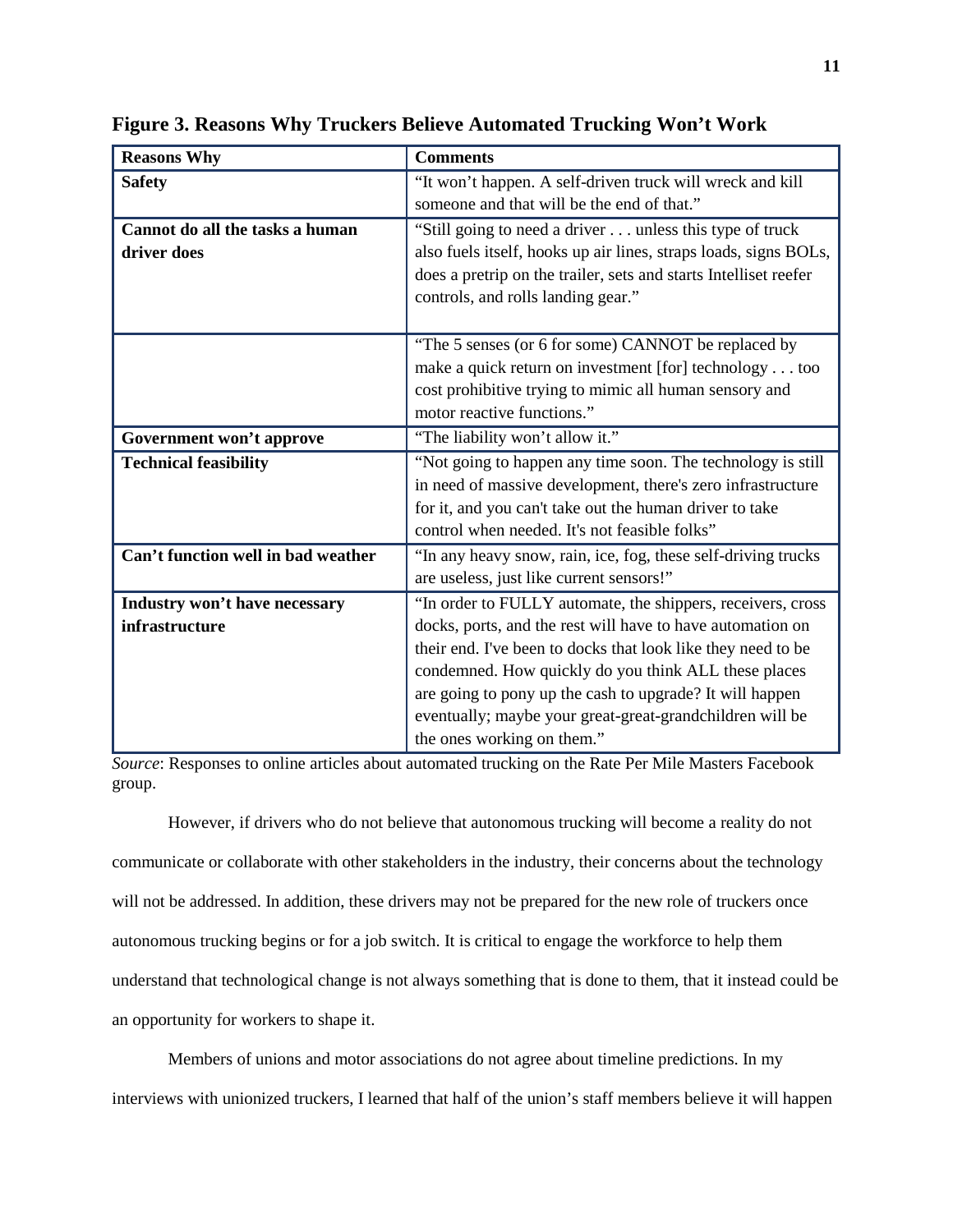very soon and the other half believe it won't happen in the near term. Union representatives who are aware of activities such as the development and testing of autonomous vehicle technology can see rollouts beginning within five to ten years, a longer range than the technology vendors predict. Since unions are in a unique position to negotiate labor contracts that could last up to 20 years, the representatives believe they need to construct clauses that would protect their members based on likely technological changes in the trucking industry. The timeline of the head of a state's motor trucking association is much longer. He believes that the United States is 30 to 40 years away from widespread use of self-driving trucks. He doesn't believe that the U.S. government would allow autonomous trucks weighing 80,000 to 100,000 pounds on the road. Even if there was a dedicated highway lane, he believes that the hype is overblown and that the technology is farther away than the industry realizes. He also believes that the hours-ofservice regulation of the Federal Motor Carrier Administration, a division of the U.S. Department of Transportation, will operate as a restraint on the development of autonomous trucking in the United States. He believes that this regulation could remain in place for human drivers in self-driving trucks even if they are not driving 100 percent of the time.

Members of these three groups illustrate that a wide range of predictions exists about the timeline of a rollout of autonomous trucking. The majority of truck drivers do not believe the technology will succeed. These disagreements could stem from information asymmetry, lack of transparency about the technology or government regulations, complete disbelief o, or even blind optimism. Without a consensus about the reality of this technology and when it could roll out, it will be difficult to for these groups to come together to find solutions that will mitigate the impact of autonomous trucking on the employment of long-haul truckers.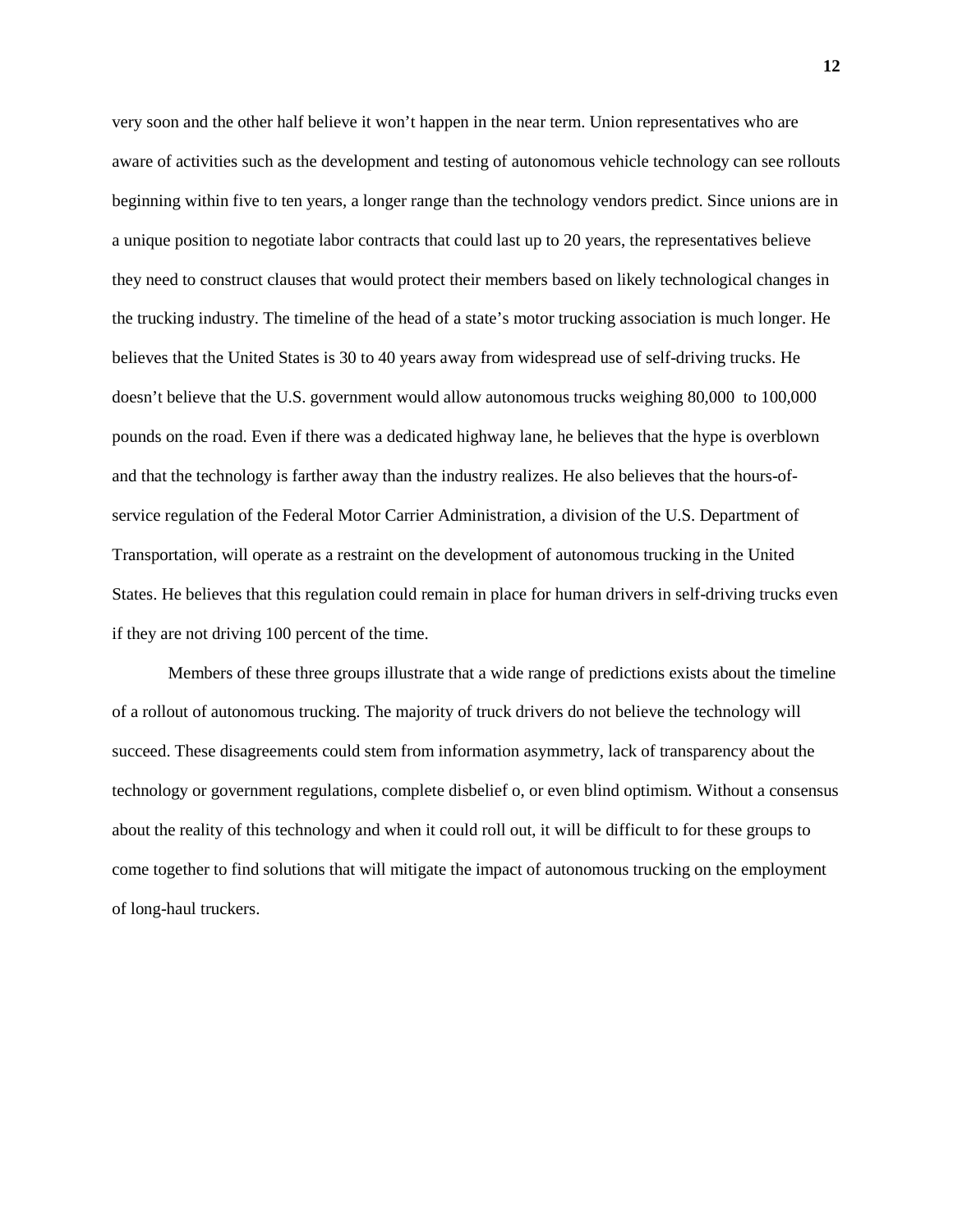#### **Attitudes about Autonomous Trucking**

Opinions about autonomous trucking technology range from the position that autonomous trucks will revolutionize the industry to the idea that they are a danger to society. The technology vendors I interviewed believe that autonomous trucking will bring positive change to the trucking industry. First, autonomous trucks will decrease both the cost of labor and fuel and the time it will take to move goods from Point A to Point B. One interviewee stated that "40 percent of operational cost is wage-related (including benefits). If you remove that, you can save 40 percent of the costs easily. On top of that, drivers have an hourly restriction whereas self-driving trucks don't need to rest. Utilization potential will be twice as efficient as regular drivers." Other interviewees also mentioned the cost savings that would accrue from increasing the hours of service by having an autonomous truck travel farther in a day than a human driver could. Another benefit many vendors emphasized was that autonomous trucks would fill the gap created by the labor shortage and high rate of turnover in the U.S. trucking industry. Vendors talk about how young people are not going into trucking and how if nothing changes the industry cannot fulfill a demand that is increasing exponentially through a rise in e-commerce purchases. One interviewee presented the situation this way: "This is the first tight market since 2007 and there is a big challenge finding drivers. It's a lousy job and hard to fill."

Some technology vendors argue that autonomous trucks will enable truck drivers to have fewer hours driving and be able to spend more time at home with their families. One vendor said, "We're shifting the dynamic of a truck transaction, which will be a better lifestyle. Their hours will be much more controllable like a regular job to be home Monday through Friday. Now they'll have a less-paying load at a higher frequency. They'll keep the same income or have it be slightly higher while having a more comfortable lifestyle." This vendor believes that automated trucking technology will solve the problem of the labor shortage in the industry. Another vendor stressed that they are not in the business of replacing or automating drivers; in fact, they need drivers during the design process to make sure the needs of drivers will be the center of the new technology. They focus on a work design process that includes input from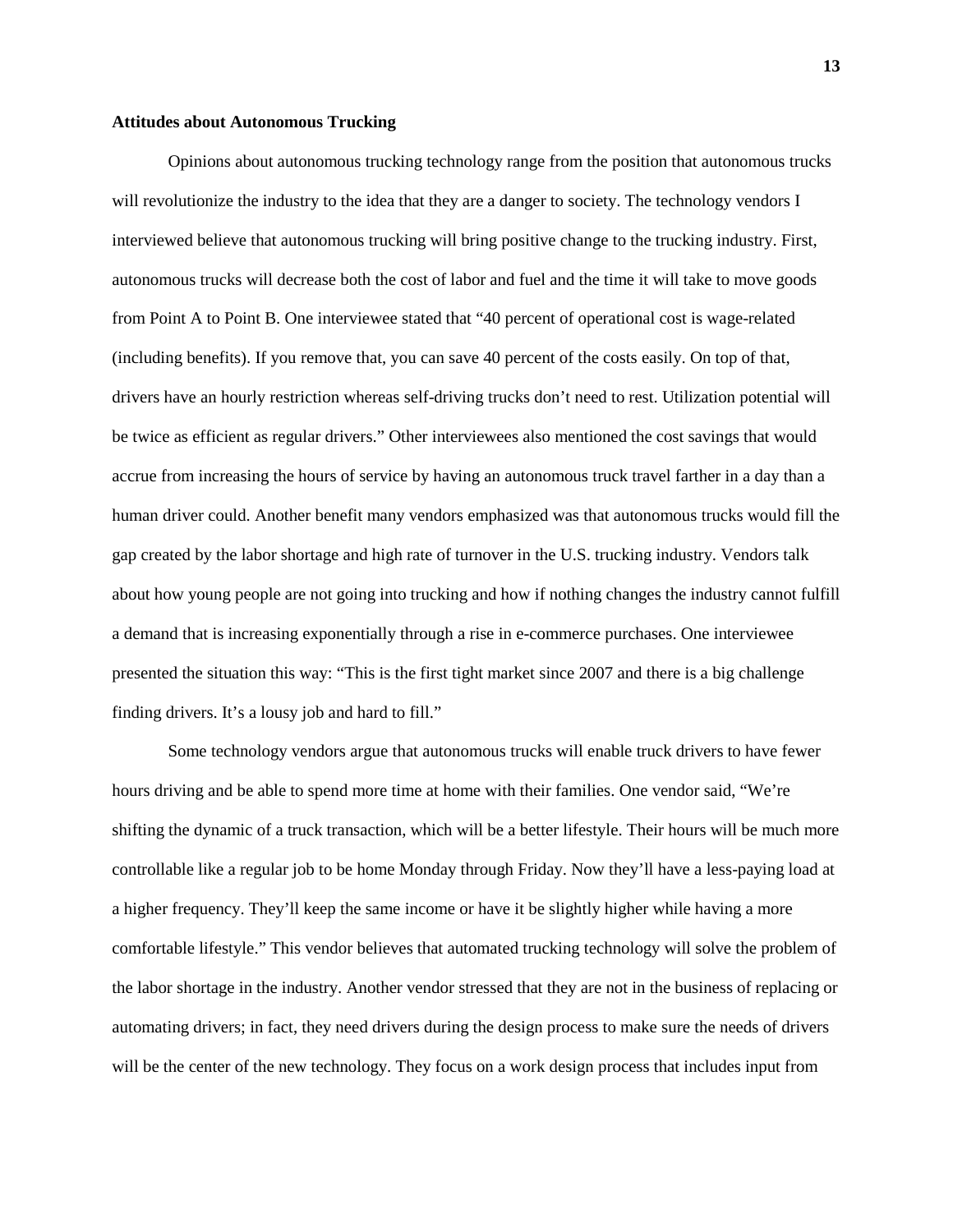drivers so they can truly understand their needs. Some vendors even hire drivers as part of their design and engineering staff.

In contrast, the majority of truck drivers are vehemently against the technology of autonomous trucks. Of the 367 reactions to online articles about autonomous trucks, 62 percent displayed pessimistic attitudes about the technology. Only 14 percent were optimistic about autonomous trucking; 24 percent did not express an opinion. A cross-tabulation of attitudes toward autonomous trucking with timeline predictions among truckers revealed that the most common combination was a belief that the technology will not roll out successfully and a negative view of the technology (Figure 4).

### **Figure 4. Beliefs about Whether Automated Trucking Will Happen among Truckers with Positive Attitudes toward AT, Truckers with Negative Attitudes toward AT, and Truckers Who Expressed No Feelings about AT**



*Source*: Responses to online articles about automated trucking on the Rate Per Mile Masters Facebook group.

Most of these attitudes stem from a belief that the technology will not be functional or safe. Others feel anger toward technology companies that they believe are chasing after profits by displacing jobs. Below is a sample of comments from truckers who reject the idea of autonomous trucking.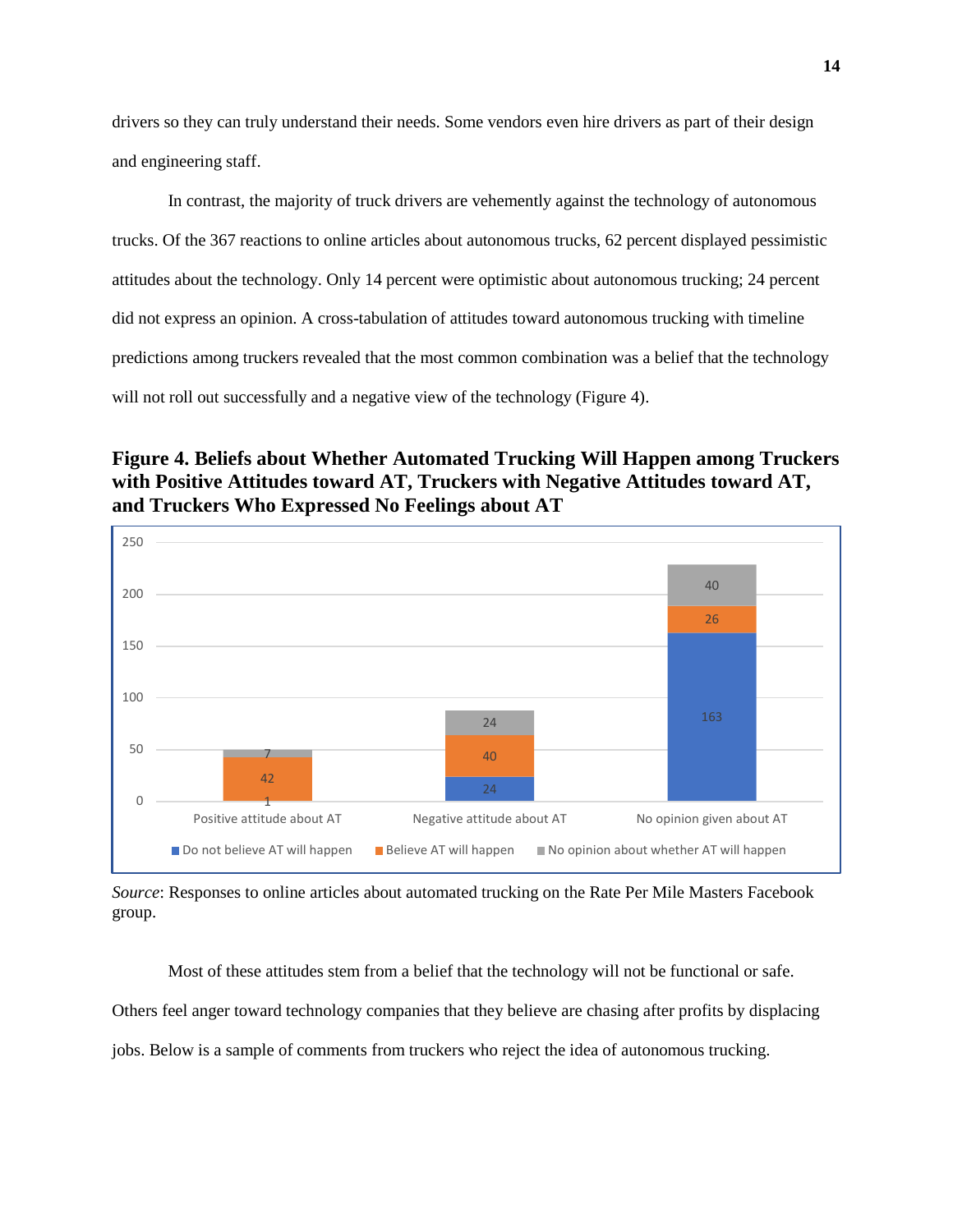| <b>Reasons Why</b>                   | <b>Comments</b>                                                |  |  |  |  |
|--------------------------------------|----------------------------------------------------------------|--|--|--|--|
| Fear of job loss                     | "Trucking is just one small part of the automation that's      |  |  |  |  |
|                                      | coming. It won't be long before 30 or 35% of all jobs in       |  |  |  |  |
|                                      | America and around the world are automated. When that          |  |  |  |  |
|                                      | happens how will those people earn a living?"                  |  |  |  |  |
|                                      |                                                                |  |  |  |  |
|                                      | "Why are humans applauding and accepting robots to take        |  |  |  |  |
|                                      | over their jobs? Too many people showed up for the             |  |  |  |  |
|                                      | unveil."                                                       |  |  |  |  |
|                                      | "My concerns are what are they going to with all the people    |  |  |  |  |
|                                      | that are laid off. This can bring the market to a crash."      |  |  |  |  |
| <b>Safety</b>                        | "I can't wait for that 40 car pileup in Phoenix because of     |  |  |  |  |
|                                      | Uber."                                                         |  |  |  |  |
|                                      | "Didn't a car just run over a pedestrian this week?"           |  |  |  |  |
|                                      | "Go ahead. Put robot trucks on the road. When they kill        |  |  |  |  |
|                                      | people, and you come running back to me? Be prepared. I        |  |  |  |  |
|                                      | won't come cheap this time."                                   |  |  |  |  |
| Belief that corporations are seeking | "People that are pushing for these are seeing dollar signs.    |  |  |  |  |
| profit                               | There's no safety data to back up their use in public. The     |  |  |  |  |
|                                      | FMCSA is a hypocritical organization and this proves it."      |  |  |  |  |
|                                      | "There is someone who has sat behind a desk for all of their   |  |  |  |  |
|                                      | life. And someone who I would punch in the nose."              |  |  |  |  |
| Lack of trust in the technology      | "I'll be damned if I sleep while it drives."                   |  |  |  |  |
| <b>Cybersecurity/safety</b>          | "Someone will figure out how to remotely take control of       |  |  |  |  |
|                                      | them."                                                         |  |  |  |  |
|                                      | "Someone please tell me this is a load of horseshit. All these |  |  |  |  |
|                                      | big companies are gonna become more dangerous now than         |  |  |  |  |
|                                      | they were when they were hiring inexperienced drivers."        |  |  |  |  |
| Contempt                             | "Just plain stupid"                                            |  |  |  |  |

**Figure 5. Reasons Why Some Truckers Reject the Idea of Autonomous Trucking**

*Source*: Responses to online articles about automated trucking on the Rate Per Mile Masters Facebook group.

After I shared these results with members of a truck driving union, the union representatives told me that the combination of a negative attitude toward autonomous trucking and a belief that it wouldn't work was common among their members. They told me that members are concerned that the new technology will replace them. They are also very worried about what will happen to their jobs during the intermediate transition of partial autonomy. One union representative talked about members' distrust of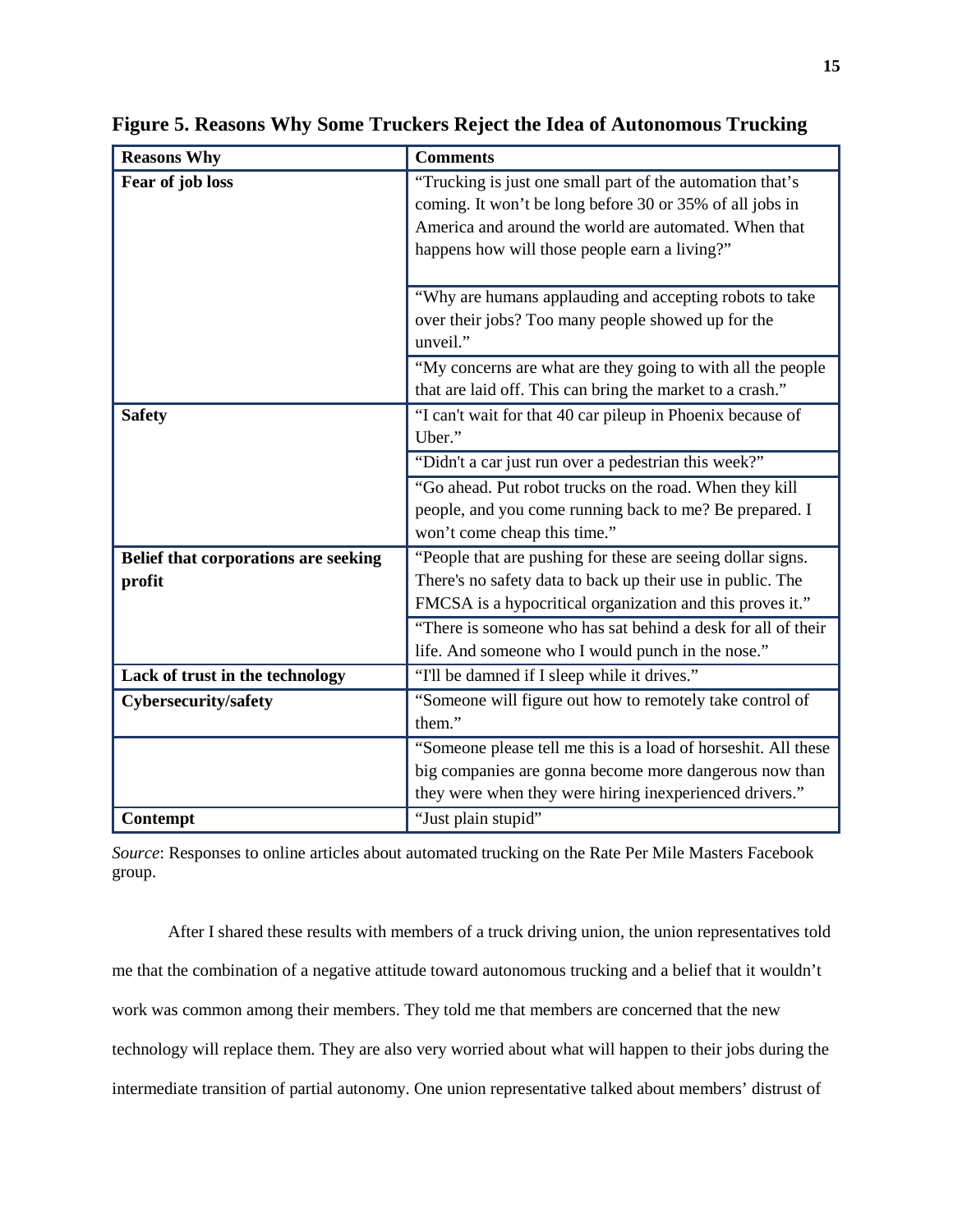the driver-assisted technology that already exists (i.e., adaptive cruise control, automatic braking, blindspot detection) because they feel unnecessarily monitored.<sup>16</sup> They question whether being in a partially autonomous truck is safe, particularly whether the driver will have enough time to switch from monitoring to engaging if a truck is in trouble.

While members of trucking unions are anxious about autonomous trucking on multiple levels, they are unsure about what the right direction forward would be. They do not trust that technology vendors who are entering the industry so they can understand trucking and the system will serve the truck driver population well. For example, there are still groups of truck drivers who have different incentives and interests and would be impacted differently by autonomous trucks: long-haul drivers are among the better paid drivers and independent operators operate very differently than operators employed by carriers. Part of the job of union representatives is to help drivers find good jobs in trucking, but some believe that automation could make trucking jobs worse. They also countered the argument of technology vendors that autonomous trucks will solve the driver shortage problem by pointing out that this solution does not get at the root cause of high turnover. The union representatives I interviewed says there is a driver shortage because truck drivers are not getting paid enough and that autonomous trucking companies have not promised to solve the issue of low wages. Instead, the new technology could fundamentally change the nature of their work in a way that increases the reasons why trucking is an undesirable job for potential drivers.

In summary, opinions about autonomous trucking among technology vendors, truck drivers, and trucking unions and motor driver associations vary widely. Technology vendors would do well to properly communicate with other stakeholders about how their technology could change the role of truck drivers and the ways they have sought to include drivers in integrative work design. They would also do well to listen to the concerns of truck drivers and union representatives.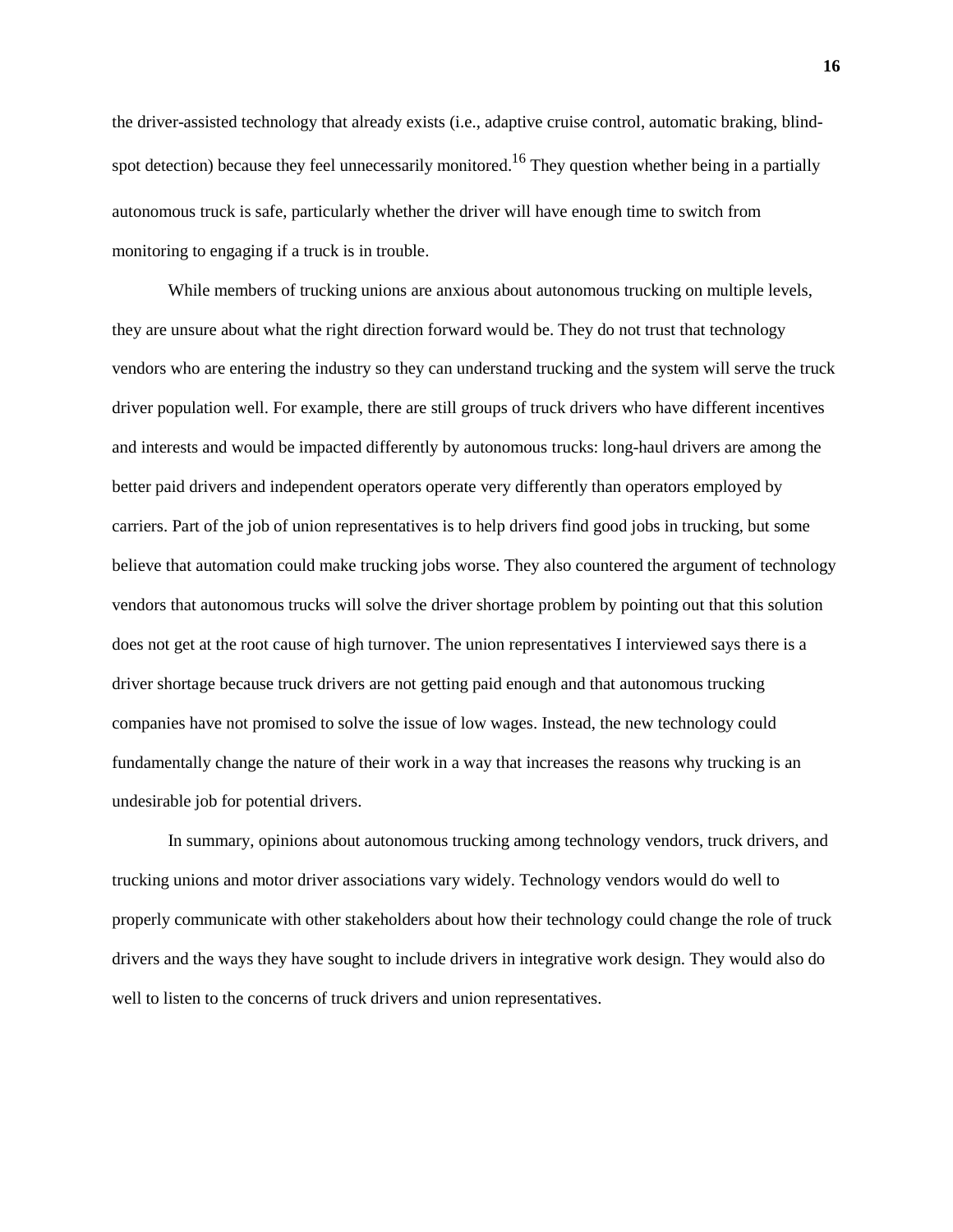#### **New Roles and New Jobs for Truck Drivers**

Many technology vendors believe that the new role for truck drivers will be positive once autonomous trucking becomes a reality. In the truck port model, truck drivers would drive autonomous trucks in shorter hauls so their hours and travel days would be less strenuous. However, this may not always be the case. Although there will be a major shift in the locations of the work from the deployment of transfer hubs and truck ports, the localized trucking jobs would be concentrated in certain areas geographically; in other areas, truck drivers could lose their jobs or receive lower wages. In addition, a truck port model already exists; it is called drayage, or the movement of freight over land across short distances. Drayage truckers are known to have the worst jobs in the industry. They have historically been underpaid and have faced labor abuses. Drayage truckers commonly deal with highway traffic congestion and are paid at a per-load basis. "We have to have a robust enough policy framework to ensure that workers aren't mistreated," says sociologist Steve Viscelli, author of *The Big Rig: Trucking and the Decline of the American Dream*. "If you have labor that is poorly paid and treated, it'll be used inefficiently." $^{17}$ 

Not many interviewees have an idea of what partially autonomous trucking would actually mean for truckers. Would it enhance their role because they would be conducting logistics analysis and using technical skills to maintain the vehicle? Or would their new role be a lower-status job in which the driver would be monitored would perform mundane tasks while staying alert because of high risks? The latter scenario is one that union representatives and truck drivers fear. A union representative asks, "Does the nature of trucking change so much that the remaining good jobs are degraded or disappear? Where does it leave people with opportunity?"

Some technology vendors believe that if truckers were to be displaced, new jobs would be created within the industry that truck drivers could consider switching to. Several technology vendors listed potential new opportunities such as maintaining and calibrating autonomous trucks, managing new infrastructure (sensors on the road, smart paint), coordinating loading and unloading schedules,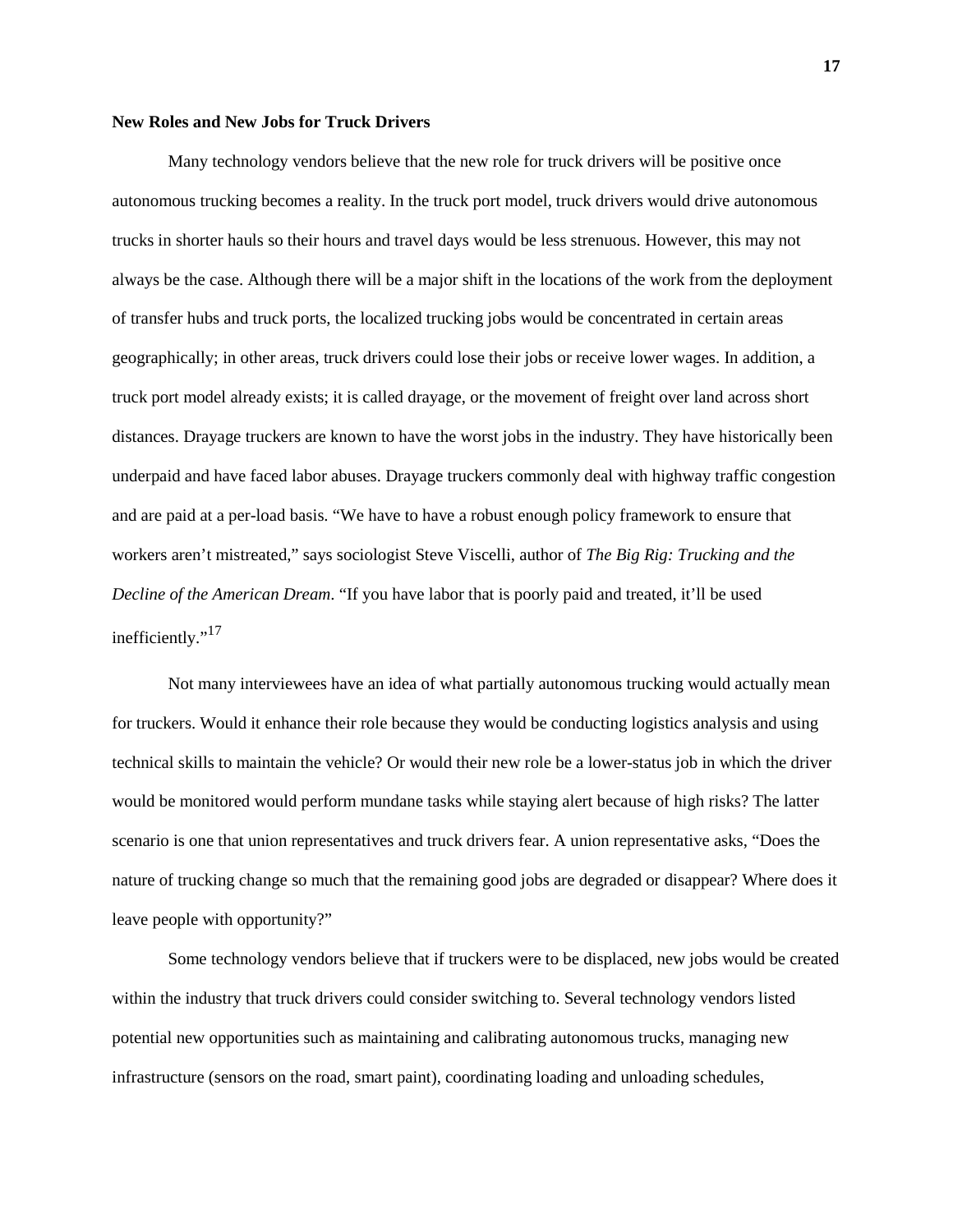navigating using remote technology, annotating and labeling data, and computer vision engineering. It is unclear whether these interviewees have conducted an analysis how feasible it would be for a truck driver to switch to these roles. When I shared this scenario with a union member representative, they said, "Someone getting a truck driving education may not want to do these types of jobs. A truck driving education won't [be] easily transformed into someone sitting behind a computer monitoring a truck, for example." Deeper and broader research is needed on what jobs displaced truck drivers would be likely to do. In addition, research is needed on what types of reskilling programs the government, corporations, and unions should invest in now to anticipate this change.

#### **Who Is Responsible for Finding a Solution?**

When asked who should be responsible for finding solutions that would alleviate the negative impact of autonomous trucking on truckers, most interviewees didn't have a clear answer. They disagreed about who should be responsible for this issue. A number of people felt that the government should not be too involved in building solutions because they worried that government processes would slow down progress. One interviewee said, "The market will take care of itself. The number of drivers will naturally match the supply during a 10–15 year transition period." Another vendor believed that the government could help in the area of communication; government entities could help articulate the message to truckers that the transition to autonomous trucking will be gradual and that autonomous trucks won't immediately replace them. Other vendors believe that there should be a mutual effort between the government and the private sector to formulate laws that will help displaced drivers but aren't severe enough to stop the rollout of autonomous trucks.

There is also a difference of opinion among motor unions and associations. The motor association head believes the government has a role in ensuring the safety of autonomous trucks but that it should play a looser role in meeting the needs of displaced truckers. He says, "If the government has to react to every job loss because of every technological advance, then that will be a big burden. Technological change happens all the time and we have to adjust to create new jobs." The union representative disagreed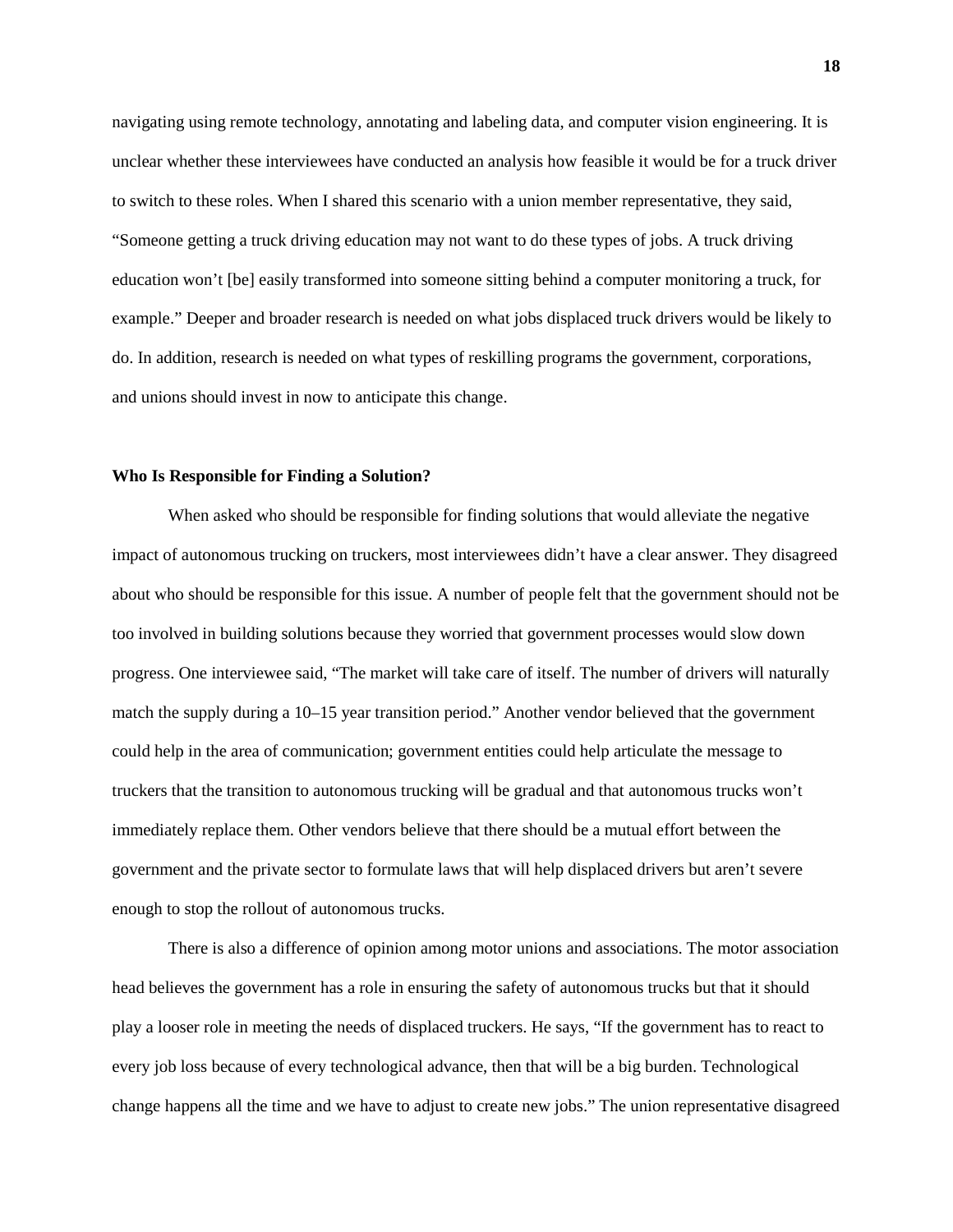with this position; he believed that the government needs to be involved in envisioning what this new trucking industry will look like and create policies that account for changes. He does not believe that technology vendors will take ownership because their goal is to "make money and damn the consequences." This union representative believed that the only way to get technology vendors to care about job loss is through legislation or taxation. He sees several roles for unions during the transition process. In the immediate term, their role will focus on negotiating contracts to protect members and to communicate information about government regulations to members. In a longer term, unions want to pressure state and federal government officials to think of solutions and to look for ways to convince technology companies to take more responsibility for the needs of displaced truckers. However, unions realize their limitations: only a small portion of the trucking industry is unionized and the entire industry is decentralized. The union representative I interviewed reported that union members feel jaded; they believe that the current administration is not interested in the welfare of truckers and instead is interested in policies that will benefit trucking corporations.

## **Proposed Next Steps**

This section presents four potential solutions drawn from feedback from the interviews, information in secondary sources, and frameworks constructed by MIT scholars. While these solutions are partial, they can help generate discussions about ways to move forward.

#### **Rethinking Work Design**

The changes that are already under way have significant implications for the content of trucking jobs. Some truck drivers prefer to keep doing what they've always been doing while others are open to thinking about transitioning into a different job within the industry. While some of the technology vendors I interviewed want to think more strategically and creatively about how to create real opportunities for truck drivers, we should not leave this task solely up to them. In *Shaping the Future of Work: What Future Worker, Business, Government, and Education Leaders Need to Do for All to Prosper*, Thomas Kochan argues that society needs to have an integrated work design strategy so all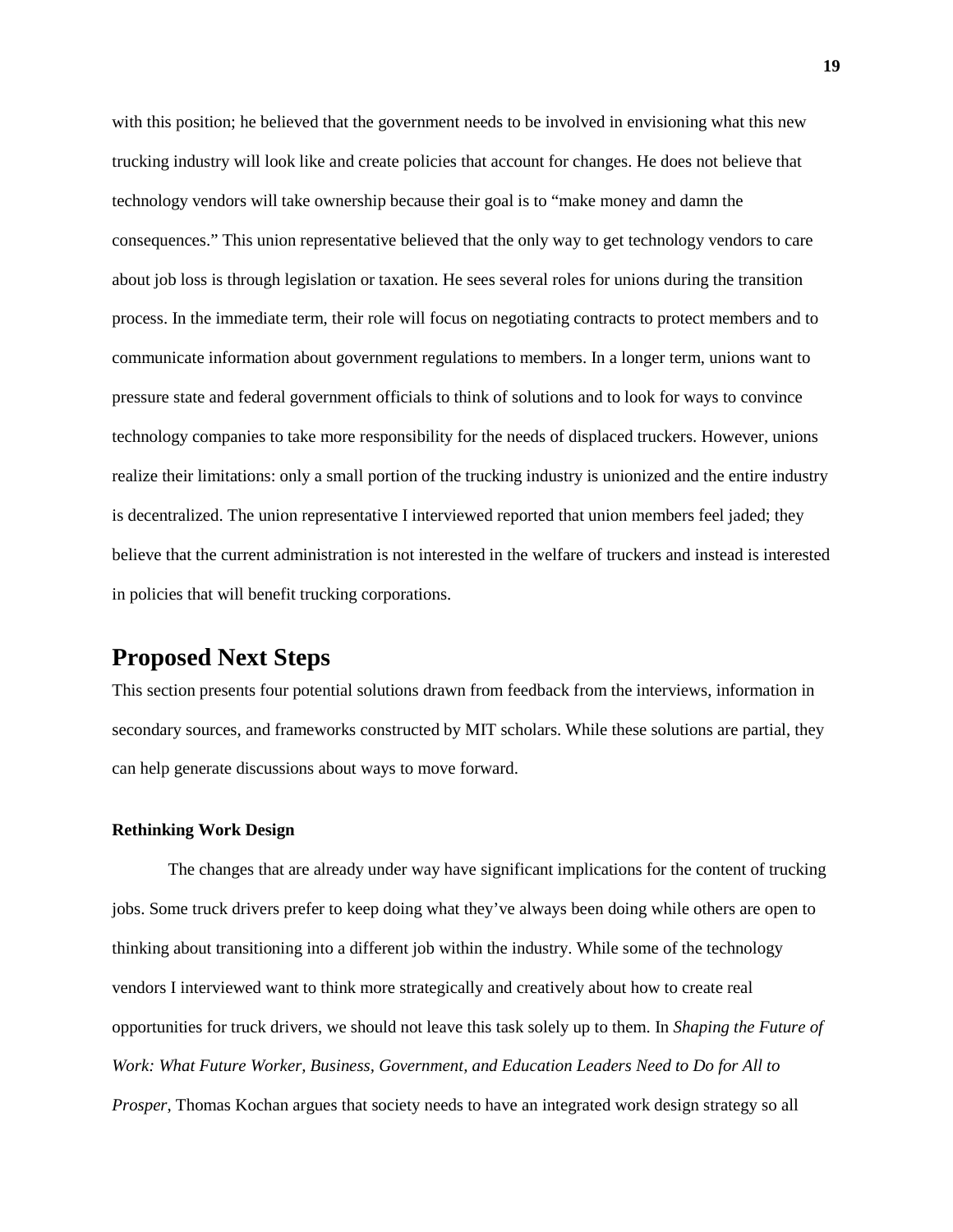stakeholders have input in discussions of how technological change could impact jobs and tasks.<sup>18</sup> An integrated strategy includes the end user (in this case, truck drivers) in discussions about new technology design. Today, many technology vendors design a technology before considering the impact it could have on workers. When an integrative work design is implemented, bringing in a new technology is not about displacing workers but about increasing job productivity and augmenting the roles of workers.<sup>19</sup>

A relevant example is Peloton, a platooning company that is designing platoons in collaboration with the truck drivers who will be the end users of their technology. They have hired former truck drivers as part of their design and engineering team. Drivers also participate in research in the field. At the very beginning (even before starting to design their platoon), Peloton designers spent time at truck stops interviewing truck drivers about their life on the road and what types of driver-assisted technologies would make their work easier. In the next phase of development, the designers had truck drivers test their technology and collected feedback from fleet company employees, online reviews by truckers, and follow-ups with individual respondees. After implementation, they collected feedback in creative and strategic ways that included tapping into the capability and experience of their former driver workforce.<sup>20</sup> Through this integrative process, they have been able to make changes in their platooning system that would benefit truck drivers.

This example shows how technology vendors and truck drivers can use an integrative work design during the development of a new technology.

#### **Investing in Reskilling Programs**

The interviews revealed a range of opinions about what types of new jobs truck drivers might do. Some technology vendors believe that truck drivers will want to switch to newly created jobs such as computer vision engineering. In contrast, truck drivers and representatives of unions and motor associations do not think truckers will be willing to transfer into the types of new jobs vendors are envisioning. One interviewee firmly stated that "someone going into a trucking education would not want to go into these other types of jobs." The key issue for truck drivers, trucking companies, unions, and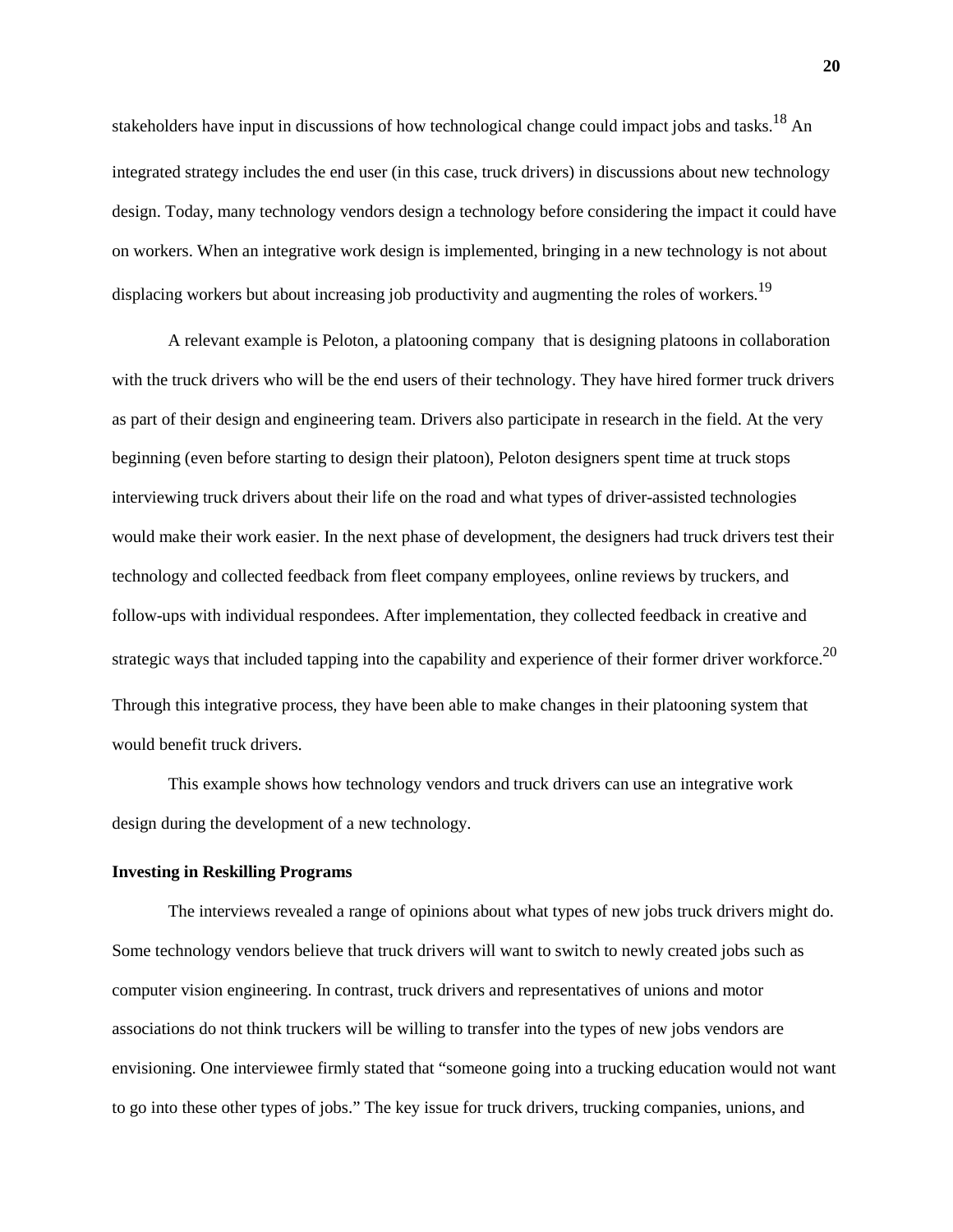government entities should be how to become better at predicting what type of job transitions for truck drivers would increase economic growth and opportunities for everyone involved.

When discussing reskilling, it is also important to think about what tasks can realistically be replaced by automation and what cannot be replaced for a long period of time. McKinsey and Company's Global Institute has identified sectors and jobs that are most at risk of being automated. They conclude that many types of tasks in many jobs have the technical potential to become automated but the potential varies based on categories of tasks. The Global Institute has created broad categories for job tasks and ranked their potential for automation by labor market sector. For example, managing others has a low potential for automation.21

**Figure 6. Comparison of Truck Driving Tasks to McKinsey's Estimate of Potential for Automation of U.S. Jobs**

| <b>Truck Driving Tasks</b>                   | Category                             | <b>Technical Feasibility of</b> |  |
|----------------------------------------------|--------------------------------------|---------------------------------|--|
|                                              |                                      | Automation in the $U.S.1$       |  |
| <b>Transport goods to and from</b>           | Predictable physical work            | 24                              |  |
| manufacturing plants or retail and           | (point-to-point driving)             |                                 |  |
| distribution centers                         |                                      |                                 |  |
|                                              | Unpredictable physical work          | 24                              |  |
|                                              | (city driving)                       |                                 |  |
|                                              | Applying expertise (city<br>driving) | 8                               |  |
| <b>Inspect vehicles for mechanical items</b> | Data processing (inspection)         | 14                              |  |
| and safety issues and perform                | of vehicles with smart               |                                 |  |
| preventive maintenance                       | sensors)                             |                                 |  |
| Planning an optimal route and meeting        | Data processing                      | 14                              |  |
| delivery schedules                           |                                      |                                 |  |
| Document and log hours, work/rest            | Data collection                      | 22                              |  |
| periods spent driving and retain fuel/toll   |                                      |                                 |  |
| receipts                                     |                                      |                                 |  |
| Serve as a brand advocate and                | <b>Stakeholder interactions</b>      | 14                              |  |
| ambassador in every interaction with         |                                      |                                 |  |
| clients and the public                       |                                      |                                 |  |
| <b>Maneuver trucks into loading or</b>       | Unpredictable physical work          | 24                              |  |
| unloading positions                          |                                      |                                 |  |
|                                              | Applying expertise                   | 8                               |  |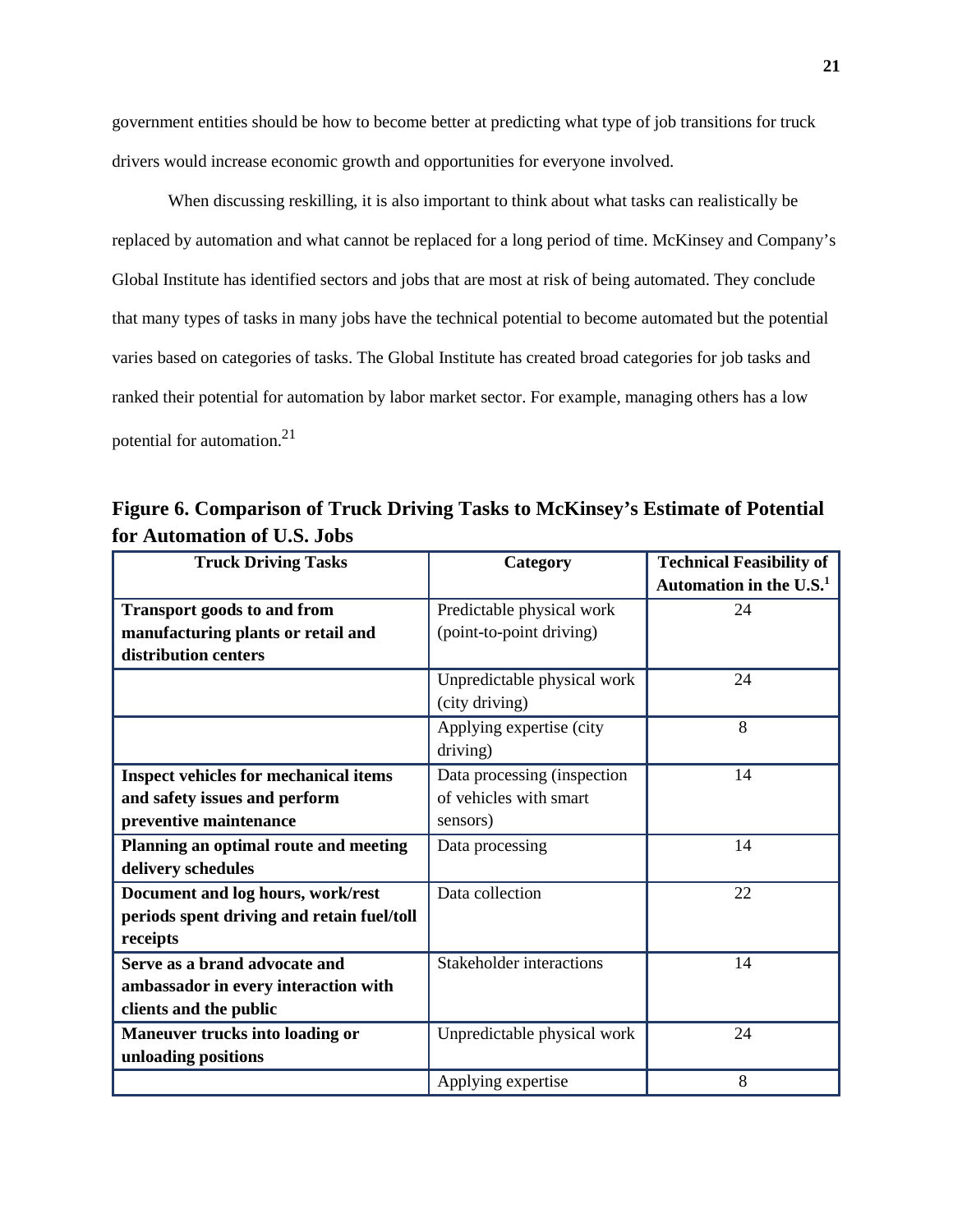| Input macros into automated system for   | Data collection    | 22 |
|------------------------------------------|--------------------|----|
| each stage of loading and unloading      |                    |    |
| process                                  |                    |    |
| Collect and verify delivery instructions | Data collection    | 22 |
|                                          | Data processing    | 14 |
| Report defects, accidents, or violations | Applying expertise |    |
|                                          | Data collection    |    |

**Note** 

1. The numbers in this column represent the percent of time spent on activities that could be automated using existing, proven technology.

*Sources***:** "Truck Driver Responsibilities and Duties," n.d., https://www.indeed.com/hire/jobdescription/truck-driver; "Truck Driver Job Description," n.d., https://resources.workable.com/truckdriver-job-description; McKinsey and Company, "The Technical Potential for Automation in the US," n.d.,

https://www.mckinsey.com/~/media/mckinsey/business%20functions/mckinsey%20digital/our%20insight s/where%20machines%20could%20replace%20humans%20and%20where%20they%20cant/sectorautomation.ashx.

After examining a current job and its skills, the next step is to locate other jobs that use similar or transferable skills. The World Economic Forum has developed a methodology for locating potential new jobs during a reskilling process using sources from the Occupational Information Network of the US Bureau of Labor Statistics and Burning Glass Technologies (a provider of big data about labor market technologies). Using this methodology, the World Economic Forum has mapped future opportunities for workers transitioning out of a job and provides guidance for workers who want to upskill to a better job (i.e., a job with higher wage potential and greater employee satisfaction).<sup>22</sup> They broke down three components of a job: content (work activities), aptitudes (knowledge, skills, abilities), and experience (time spent in education, years of work experience, and years of job family experience). They then derived similarity scores between a starting job and target jobs. For each job, the World Economic Forum provides information about the job content and the type of reskilling needed. As a next step toward a solution for the trucking industry, I propose that a group conduct a similar analysis for truck driving and map out similarity scores and pathways for other type of roles, tasks, or jobs.

Once new tasks and new jobs are identified, shipping companies, unions, technology companies, and government entities can think about investing in reskilling programs. These activities need to start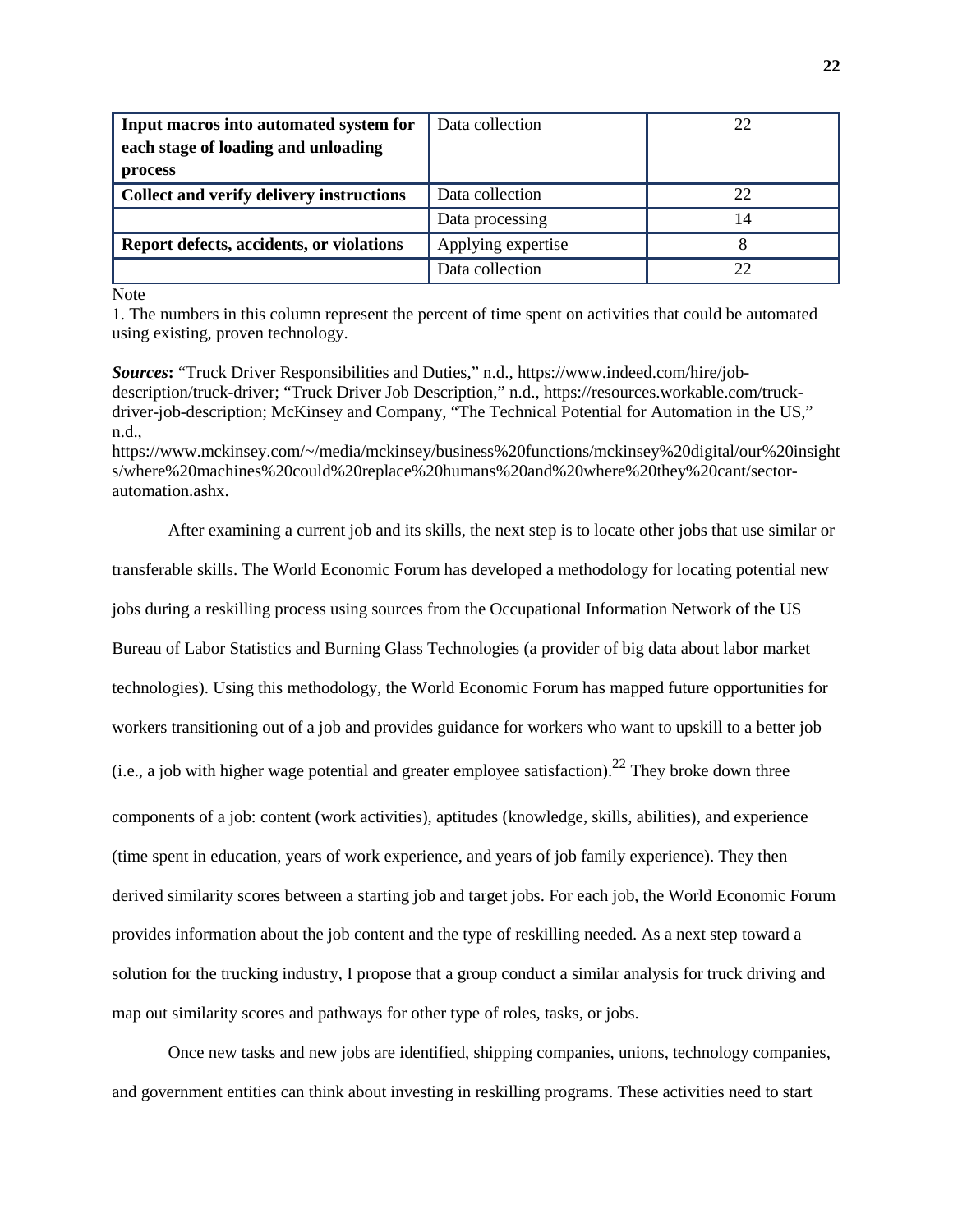now; some reskilling programs will take several years (for certification, a new degree, or extended training).



**Figure 7. Prototype of Sample Job Pathways for Displaced Truck Drivers**

*Source*: Wage and training data from World Economic Forum and The Boston Consulting Group, *Towards a Reskilling Revolution: A Future of Jobs for All* (Geneva: World Economic Forum, 2018).

#### **Government Policies That Can Alleviate the Negative Impact of Autonomous Trucking on Truckers**

Government entities can play a role in creating policies that would alleviate the negative impacts of job displacement. SAFE's Autonomous Vehicles and Mobility Innovation produced a report that brainstorms about government policies to protect truck drivers during the transition to autonomous trucking. The authors propose multiple layers of government initiatives that could ease displaced truckers' transition to new jobs. These include modifying and improving how data is shared and coded between employers, unemployment insurance agencies, and employers; works councils that would serve as vehicles for employee input in employer decision making; worker training accounts--loans by employers to employees for retraining; and programs to help local economies attract new employers.<sup>23</sup> The report emphasizes the importance of generating and sharing information about who is unemployed, what jobs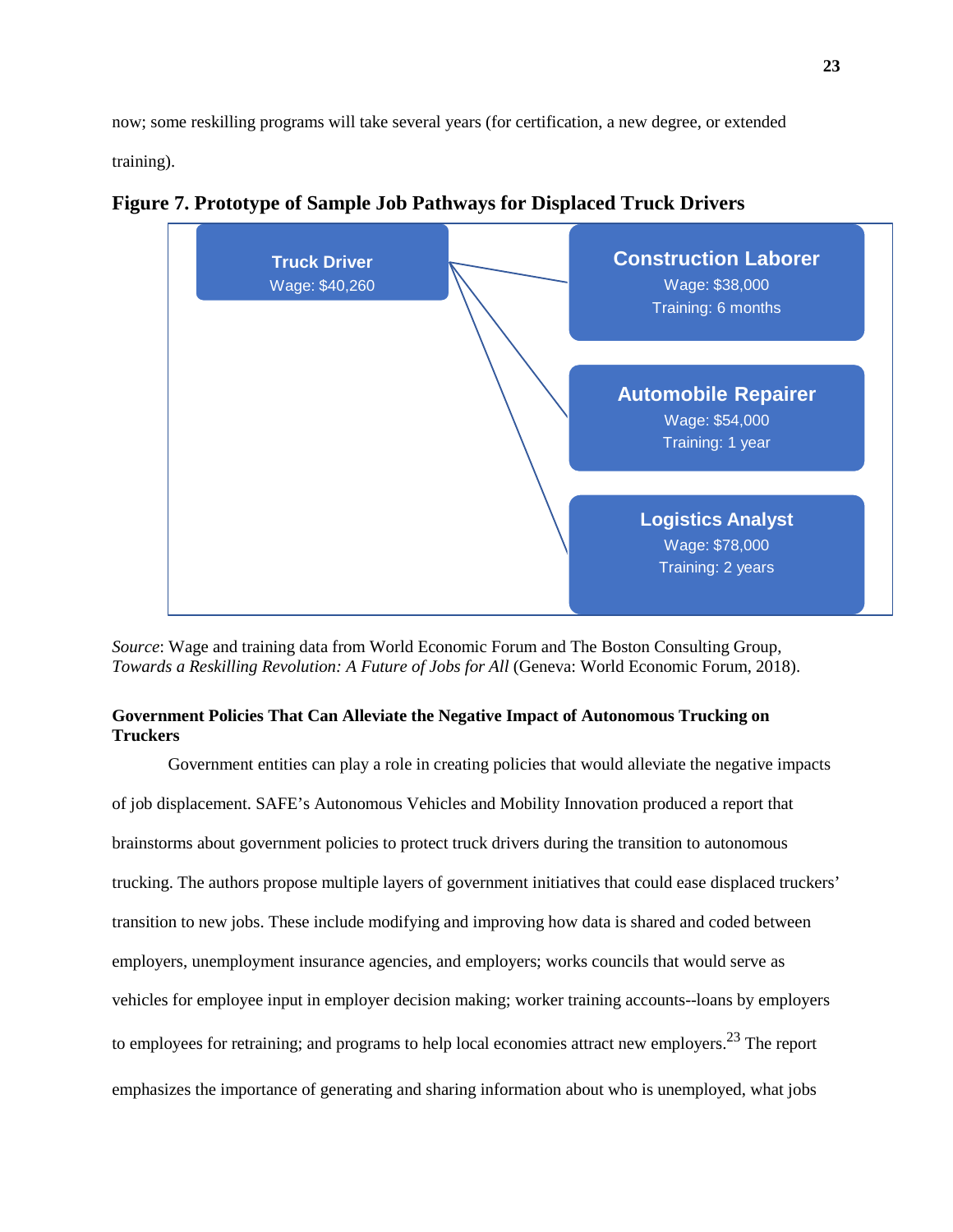are available, and what jobs are needed. The authors argue that this information should be shared at all levels: among employers, community college administrators, state government agencies related to employment and unemployment, and federal government entities such as the Bureau of Labor Statistics. It notes one study that found that currently the private sector (employers) spends two to three times as much on worker training as the public sector (federal and state government agencies). This has the effect of skewing job training resources toward higher-educated and higher-paid employees such as executives and managers.<sup>24</sup> Job training programs funded by federal or state governments would help redress this imbalance because they would focus on the employment needs of a state or the entire nation rather than on the needs of a specific employer.

A proposal by Neera Tanden and colleagues suggests just such a program, which they call a "Marshall Plan for America": a large-scale program of public employment for those impacted by job displacement. These workers would go through intensive reskilling programs for occupations that are high in demand and have guaranteed jobs in the public sector upon completion of the training program.<sup>25</sup> Another proposal is wage insurance: a program whereby earnings would be topped up for those who have lost their jobs due to autonomous trucking and have been forced to take a job that has significantly lower pay.<sup>26</sup> Other ideas include universal basic income and flexicurity.<sup>27</sup>

Other priorities for government entities would address the root causes of why there is a driver shortage: low wages, misclassified workers, decentralized representation, and demanding and unpredictable schedules. State and federal governments should address these problems immediately. If jobs and wages are not managed well, it is possible that autonomous trucking will create a vicious cycle of erosion of job quality that will lead to increased turnover and shortages of drivers.<sup>28</sup> Finally, governments should ensure that autonomous trucking technology is safe. Government entities should put in place regulations and protocols to monitor the new technology that include strict, reliable, and valid safety tests.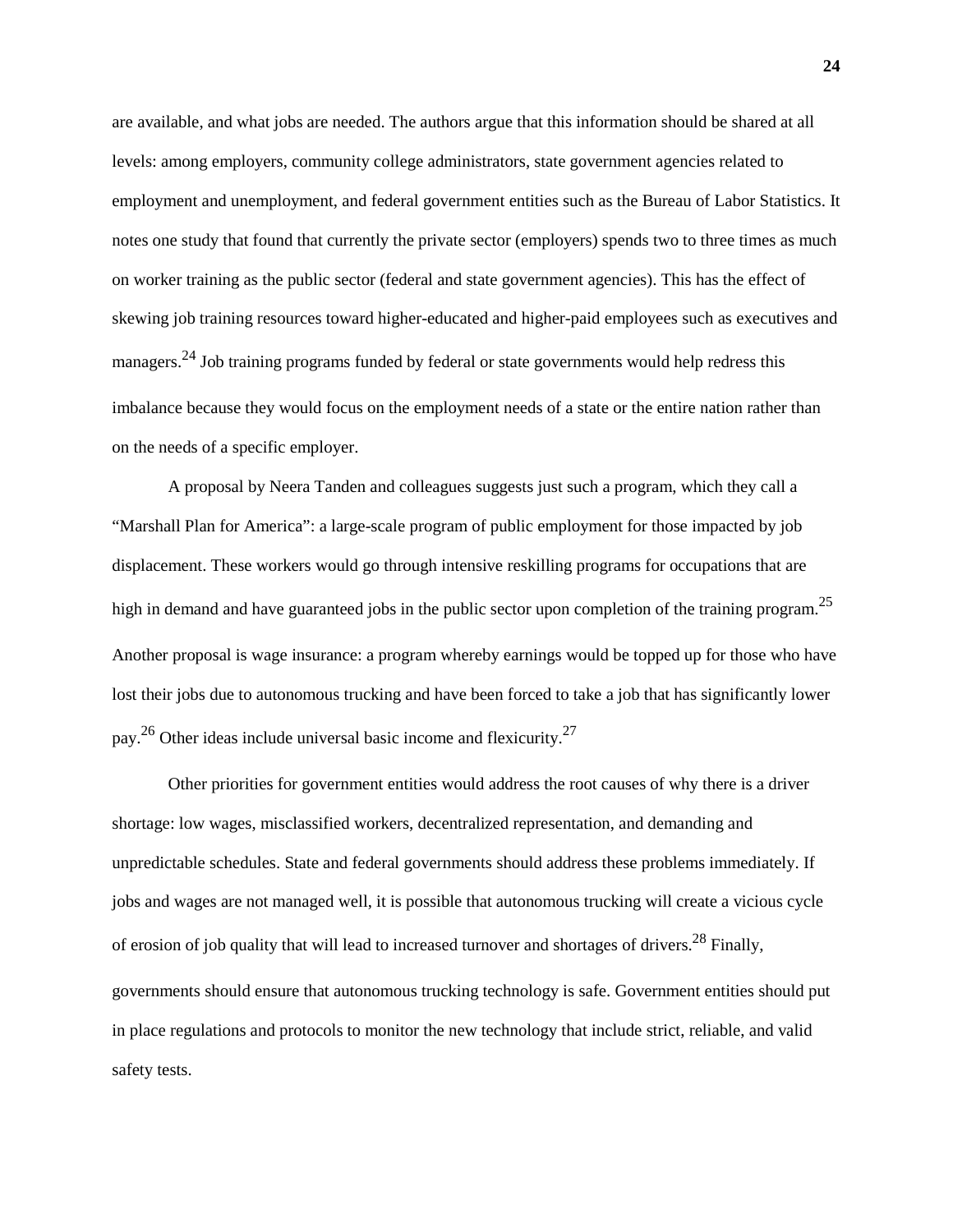#### **Collaboration among Industry Stakeholders**

There is clearly a broad range of perspectives and attitudes among technology vendors, truck drivers, and members of unions and motor associations about autonomous trucking. Many feel that something needs to be done, but currently no institution exists that could serve as a forum for working on the issues related to this new technology. It is clear that trucking companies do not have a clear incentive to begin this work, and truckers do not have the capacity to do so. While members of unions and motor associations have been thinking about the issues, they do not know how to begin. No one institution or entity is going to take action on its own, but if they all work together, next steps can get accomplished. There may not always be one agreed-upon solution or even consensus. However, with increased information sharing and collaboration, stakeholders in the industry can start working toward incremental steps and strategies.

There are effective ways to bring these three stakeholder groups together. One way would be to create a trucking industry stakeholders' group. An industry leader or a union such as the Teamsters could create a consortium that consisted of representatives from stakeholder groups such as technology companies, truck drivers, unions, motor associations, and university research centers. The consortium could identify key issues and facilitate a path toward a solution. Other members could take on secondary consultative roles under a focus area or a tertiary role that would include being informed and providing feedback. Below is a prototype of the various focus areas and respective roles of stakeholders in such a consortium for the trucking industry.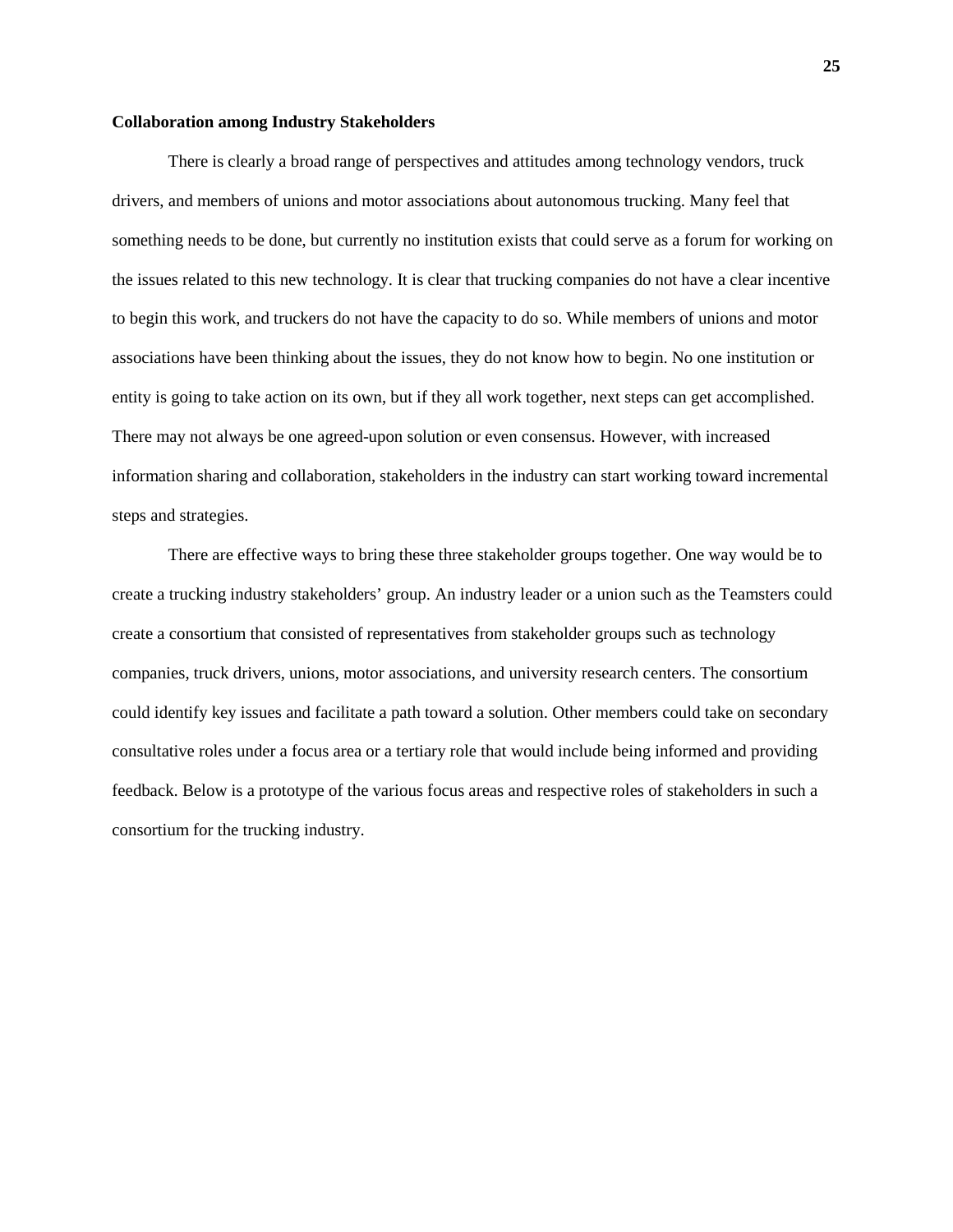### **Figure 8. Prototype of Roles of Stakeholders in a Consortium on the Future of Trucking**

| <b>Consortium Focus Areas</b>     |                      |                     |                 |                    |            |                 |                               |  |
|-----------------------------------|----------------------|---------------------|-----------------|--------------------|------------|-----------------|-------------------------------|--|
|                                   | Tech<br>Developments | Timeline<br>Rollout | Driver<br>Wages | Work<br>Conditions | Reskilling | New Job<br>Role | Government<br><b>Policies</b> |  |
| Technology<br>companies           | Lead                 | Lead                | Inform          | Inform             | Consult    | Consult         | Inform                        |  |
| <b>Truck</b><br><b>Drivers</b>    | Consult              | Consult             | Lead            | Lead               | Lead       | Lead            | Consult                       |  |
| Unions                            | Inform               | Consult             | I ead           | Lead               | Consult    | Consult         | Lead                          |  |
| Motor<br>Association              | Inform               | Inform              | Consult         | Consult            | Inform     | Inform          | Lead                          |  |
| University<br>Research<br>Centers | Inform               | Inform              | Inform          | Inform             | Inform     | Inform          | Consult                       |  |

Another idea would be to bring groups of people with diverse perspectives together to events and workshops that focused on constructing solutions. For example, Virginia Tech Transportation Institute and the National Science Foundation are hosting an Automated Truck Workshop in June 2018 to help identify key issues related to the effect autonomous trucks will have on the U.S. economy and workforce and come up with potential solutions.29

Although the timeline for the rollout of autonomous trucking will likely be long, many immediate and intermediate tasks need to be done. Below is a sample timeline of various activities that need to happen over the course of ten years. The intent of this isn't to demonstrate what should be done but rather to emphasize that planning should happen today so the concerns about autonomous trucking and its impact on truckers will be addressed proactively rather than reactively.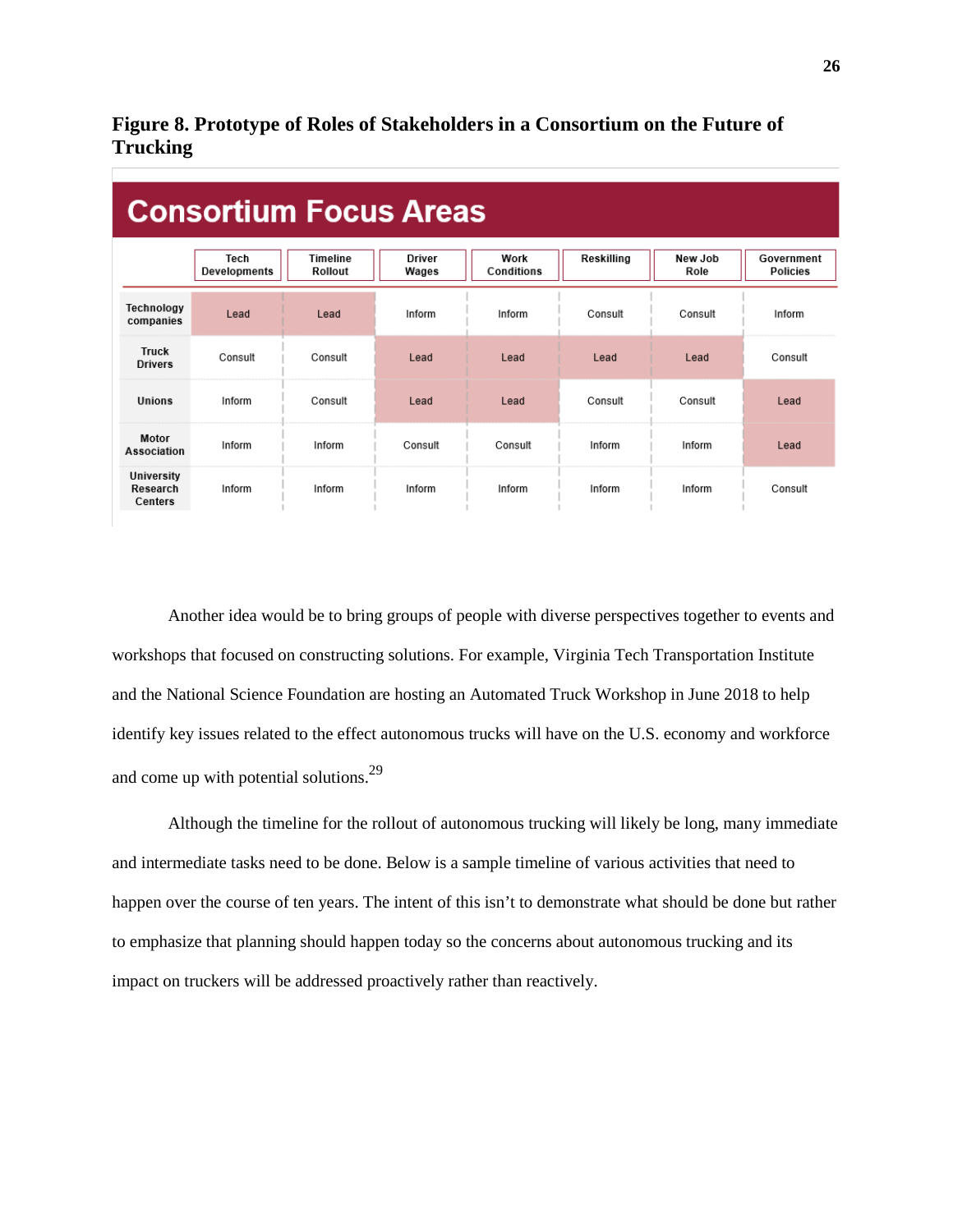# **Prototype of a Rollout of Automated Trucking That Centers** on Needs of Truckers



This technological change is coming. It will involve significant rethinking across the whole industry, including changes in in operations strategies, changes in skill requirements, and changes in work design. People will have to learn how to be successful in new jobs. All stakeholder groups have roles to play during this transition. Labor unions can minimize the pain of the transition. Government entities have a responsibility to ensure that the new technology is safe and that jobs are created and workers are transitioned to new jobs. Truck drivers should be aware of the current and future state of their jobs and participate in reskilling programs when they become available. Technology companies can design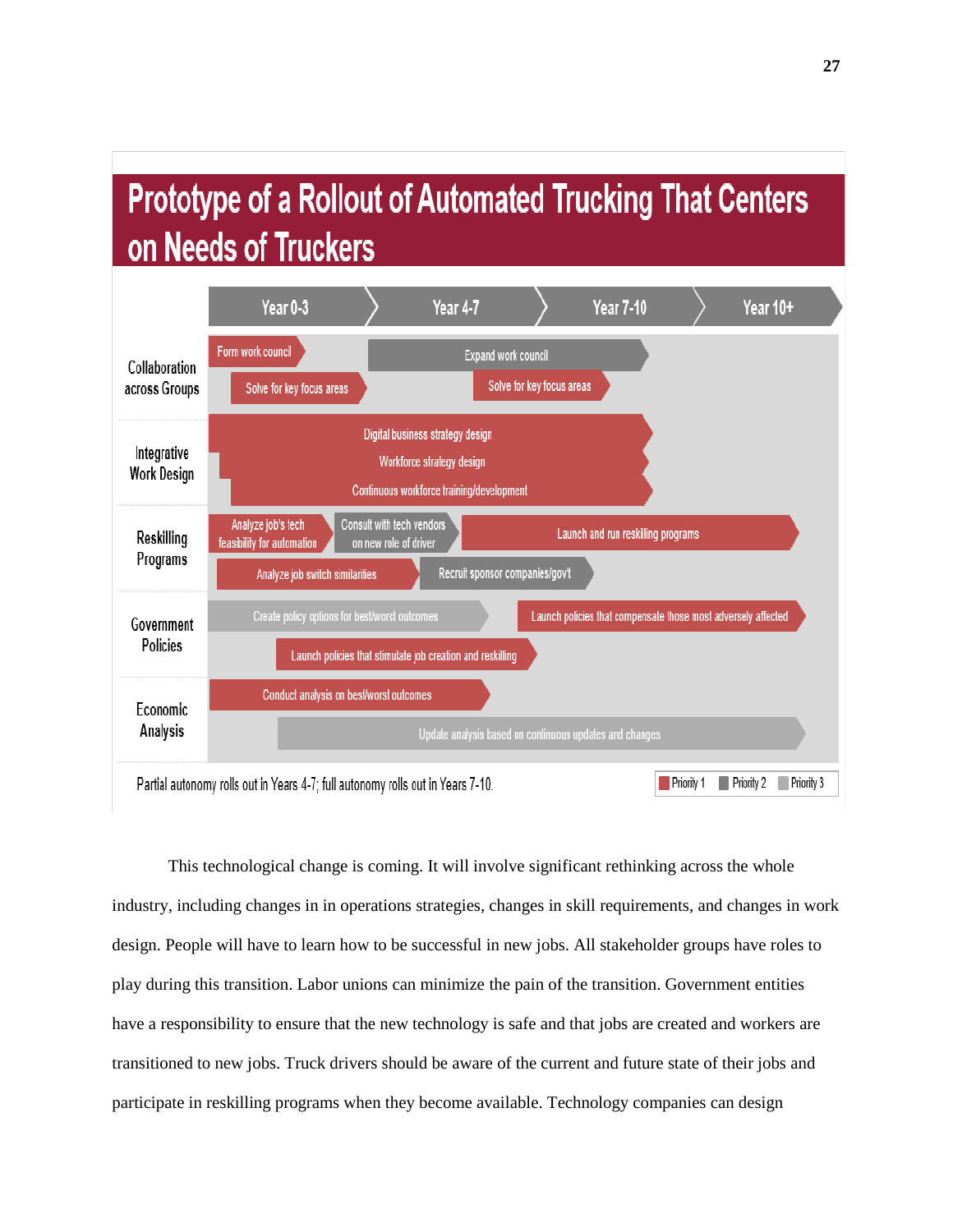technology that is user-centric, construct a transparent and long transition period, and create good jobs that are beneficial to society, including jobs for truckers who will be displaced by the technology they create. There is time. Industry stakeholders should use it wisely and effectively.

<sup>1</sup> "Trucking Industry Statistics," *Trucker Path*, June 17, 2017, https://truckerpath.com/blog/truckingindustry-statistics/.

<sup>2</sup> Alana Semuels, "When Robots Take Bad Jobs," *The Atlantic*, February 27, 2017, accessed May 20, 2018, https://www.theatlantic.com/business/archive/2017/02/when-robots-take-bad-jobs/517953/.

<sup>3</sup> Thomas Kochan and Lee Dyer, "Robots Won't Steal Our Jobs If We Put Workers at the Center of the AI Revolution," *The Conversation*, August 30, 2017, accessed May 20, 2018,

https://theconversation.com/robots-wont-steal-our-jobs-if-we-put-workers-at-center-of-ai-revolution-82474; Alston Ghafourifar, "Automation Replaced 800,000 Workers . . . Then Created 3.5 Million New Jobs," *Entefy*, September 2017, https://venturebeat.com/2017/09/07/automation-replaced-800000 workers-then-created-3-5-million-new-jobs/; Deloitte, "From Brawn to Brains: The Impact of Technology on Jobs in the UK," https://www2.deloitte.com/content/dam/Deloitte/uk/Documents/Growth/deloitte-ukinsights-from-brawns-to-brain.pdf.

<sup>4</sup> Jon Walker, "Self-Driving Trucks—Timelines and Developments," *TechEmergence*, accessed May 20, 2017, https://www.techemergence.com/self-driving-trucks-timelines/.

<sup>5</sup> Walker, "Self-Driving Trucks—Timelines and Developments."

 $\overline{a}$ 

<sup>6</sup> Walker, "Self-Driving Trucks—Timelines and Developments."

 $7$  David Murray, vice-president of research at American Transportation Research Institute, says, "I moved my personal time line from 15-to-20 years up to five." Quoted in James R. Healey, "Sciences Academy Panel Sees Self-Driving Trucks on Road in Five Years," *Trucks.com*, accessed May 20, 2018, https://www.trucks.com/2017/01/10/self-driving-trucks-soon/. A report by the International Transport Forum predicts that nearly 70 percent of the nation's 6.4 million professional trucking jobs will be replaced by automated trucks by 2030. "Driverless Trucks: New Report Maps Out Global Action on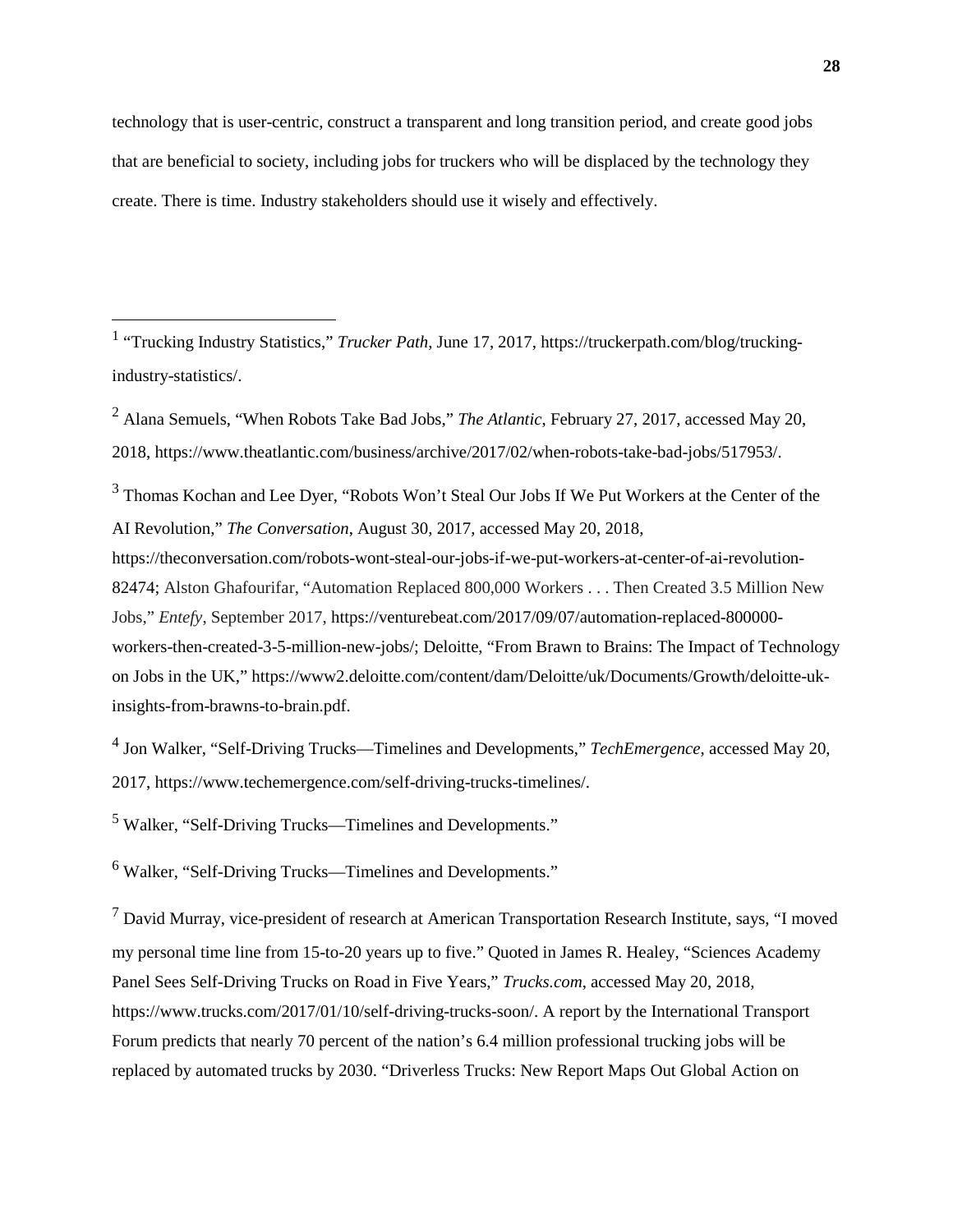Driver Jobs and Legal Issues," *International Transport Forum*, May 31, 2017, accessed May 20, 2018, https://www.itf-oecd.org/node/21217.

<sup>8</sup> Erica L. Groshen, Susan Helper, John Paul MacDuffie, and Charles Carson, "Preparing U.S. Workers and Employers for an Autonomous Vehicle Future," June 2018, prepared for Securing America's Future Energy (SAFE), https://avworkforce.secureenergy.org/wp-content/uploads/2018/06/Groshen-et-al-Report-6.13.18.pdf.

<sup>9</sup> "Trucking Industry Statistics."

 $\overline{a}$ 

<sup>10</sup> Jeffrey Short, "White Paper: Analysis of Truck Driver Age Demographics across Two Decades," American Transportation Research Institute, http://atri-online.org/wp-content/uploads/2014/12/Analysisof-Truck-Driver-Age-Demographics-FINAL-12-2014.pdf.

<sup>11</sup> "Trucking Industry Statistics."

<sup>12</sup> Paul Davidson, "Trucker Driver Shortage Is Raising Prices, Delaying Deliveries," *USA Today*, April 26, 2018, accessed May 20, 2018, https://www.usatoday.com/story/money/2018/04/26/truck-drivershortage-raises-prices/535870002/.

<sup>13</sup> "Stick Shift: Autonomous Vehicles, Driving Jobs, and the Future of Work," *Center for Global Policy Solutions*, March 2017, accessed May 20, 2018, http://globalpolicysolutions.org/report/stick-shiftautonomous-vehicles-driving-jobs-and-the-future-of-work/.

<sup>14</sup> Kochan and Dyer, "Robots Won't Steal Our Jobs If We Put Workers at the Center of the AI Revolution."

<sup>15</sup> "U.S. Class 8 Truck Sales from 2007 to 2016, by Brand (in 1,000s)," Statista, 2018, https://www.statista.com/statistics/245369/class-8-truck-sales-by-manfuacturer/.

<sup>16</sup> "Advanced Driver Assistance Systems in Heavy Duty Trucking 2017: Next Generation of Truck Safety Advancement to be Enhanced by Faster Data Processing, System Integration, and Truck Digitization," *PR Newswire*, December 13, 2017, https://www.prnewswire.com/news-releases/advanced-driver-assistancesystems-in-heavy-duty-trucking-2017-next-generation-of-truck-safety-advancement-to-be-enhanced-byfaster-data-processing-system-integration-and-truck-digitization-300570854.html.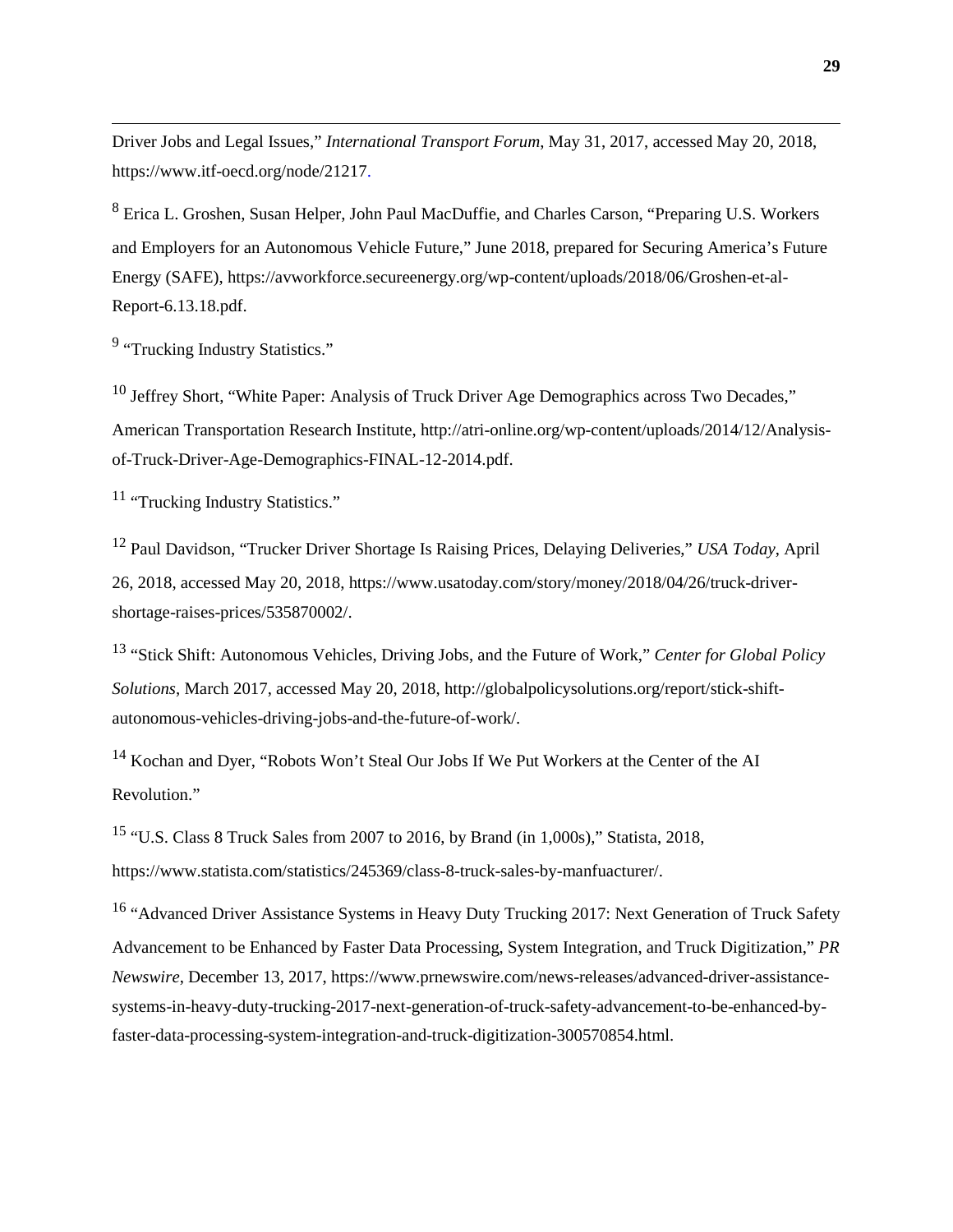17 Alexis C. Madrigal, "Could Self-Driving Trucks Be Good for Truckers?" *The Atlantic*, February 1, 2018, accessed May 20, 2018, https://www.theatlantic.com/technology/archive/2018/02/uber-says-itsself-driving-trucks-will-be-good-for-truckers/551879/.

<sup>18</sup> "Shaping the Future of Work: MIT Sloan Professor's New Book Lays Out a Comprehensive Strategy to Change the Course of the Country's Economy and Employment System," *MIT Management: Sloan School*, December 8, 2015, http://mitsloan.mit.edu/newsroom/press-releases/mit-sloan-professors-newbook-lays-out-a-comprehensive-strategy-to-change-the-course-of-the-countrys-economy-andemployment-system/.

<sup>19</sup> Kochan, "Robots Won't Steal Our Jobs."

<sup>20</sup> Oliver Bayley, "Peloton Includes Drivers in All Aspects of User Experience Design," *Peloton*, n.d., https://peloton-tech.com/peloton-includes-drivers-aspects-user-experience-design/.

<sup>21</sup> James Manyika, Susan Lund, Michael Chui, Jacques Bughin, Jonathan Woetzel, Parul Batra, Ryan Ko, and Saurabh Sanghvi, *Jobs Lost, Jobs Gained: Workforce Transitions in a Time of Automation* (New York: McKinsey Global Institute, 2017), accessed May 20, 2018,

https://www.mckinsey.com/~/media/McKinsey/Global%20Themes/Future%20of%20Organizations/What %20the%20future%20of%20work%20will%20mean%20for%20jobs%20skills%20and%20wages/MGI-Jobs-Lost-Jobs-Gained-Report-December-6-2017.ashx; McKinsey & Company, "The Technical Potential for Automation in the US," n.d., accessed May 20, 2018,

https://www.mckinsey.com/~/media/mckinsey/business%20functions/mckinsey%20digital/our%20insight s/where%20machines%20could%20replace%20humans%20and%20where%20they%20cant/sectorautomation.ashx.

<sup>22</sup> World Economic Forum and The Boston Consulting Group, *Towards a Reskilling Revolution: A Future of Jobs for All* (Geneva: World Economic Forum, 2018), accessed May 20, 2018, http://www3.weforum.org/docs/WEF\_FOW\_Reskilling\_Revolution.pdf?utm\_source=newsletter&utm\_m edium=email&utm\_campaign=&stream=top-stories.

<sup>23</sup> Groshen et al., "Preparing U.S. Workers and Employers for an Autonomous Vehicle Future," 98–100, 103–104.

<sup>24</sup> Groshen et al., "Preparing U.S. Workers and Employers for an Autonomous Vehicle Future," 106–107.